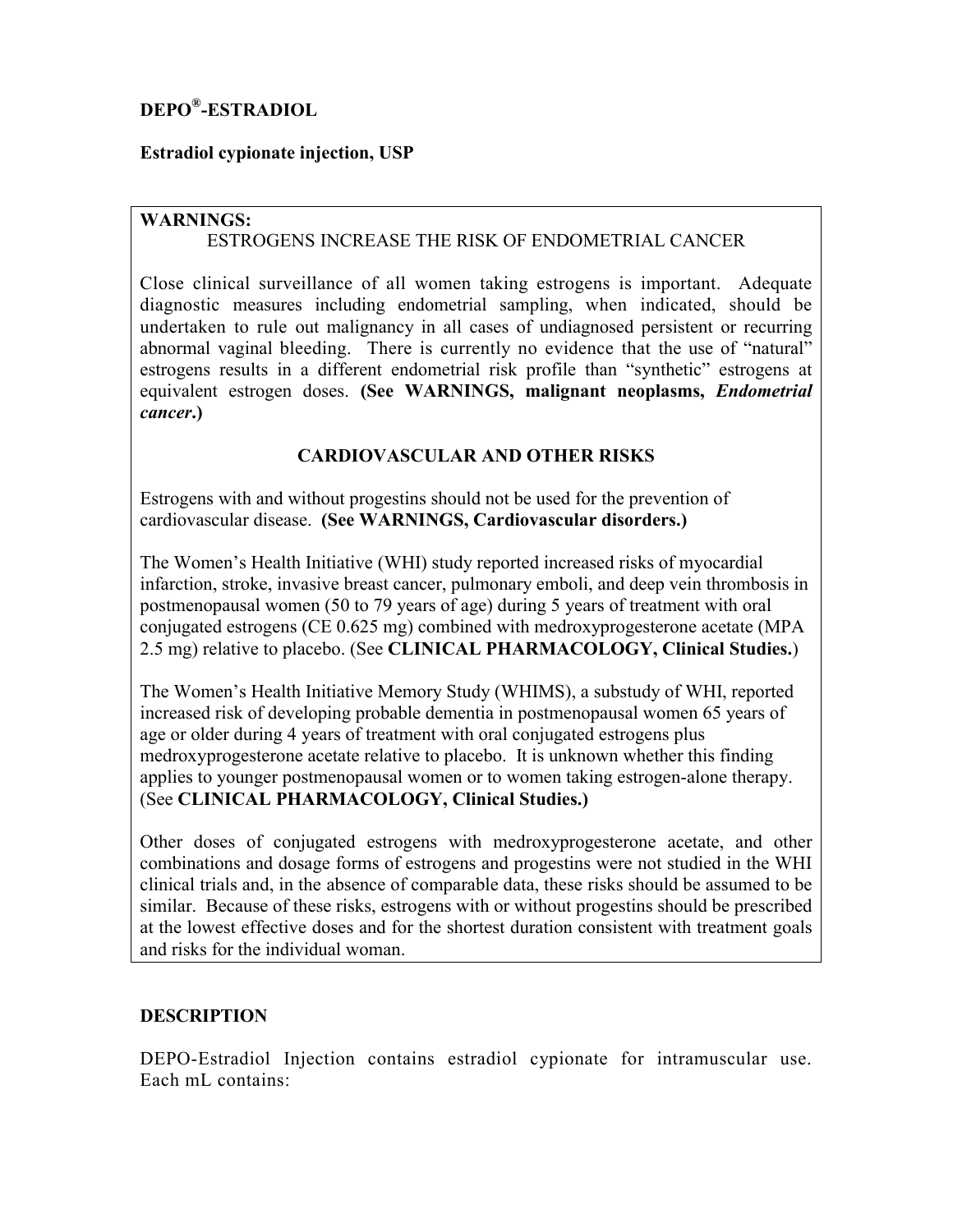5 mg/mL—5 mg estradiol cypionate, 5.4 mg chlorobutanol anhydrous (chloral derivative) added as preservative; in 913 mg cottonseed oil.

**Warning:** Chlorobutanol may be habit forming. The structural formula is represented below:



DEPO-Estradiol contains an oil soluble ester of estradiol 17ß. The chemical name for estradiol cypionate is estradiol 17-cyclopentanepropionate.

# **CLINICAL PHARMACOLOGY**

Endogenous estrogens are largely responsible for the development and maintenance of the female reproductive system and secondary sexual characteristics. Although circulating estrogens exist in a dynamic equilibrium of metabolic interconversions, estradiol is the principal intracellular human estrogen and is substantially more potent than its metabolites, estrone and estriol, at the receptor level.

The primary source of estrogen in normally cycling adult women is the ovarian follicle, which secretes 70 to 500 mcg of estradiol daily, depending on the phase of the menstrual cycle. After menopause, most endogenous estrogen is produced by conversion of androstenedione, secreted by the adrenal cortex, to estrone by peripheral tissues. Thus, estrone and the sulfate conjugated form, estrone sulfate, are the most abundant circulating estrogens in postmenopausal women.

Estrogens act through binding to nuclear receptors in estrogen-responsive tissues. To date, two estrogen receptors have been identified. These vary in proportion from tissue to tissue.

Circulating estrogens modulate the pituitary secretion of the gonadotropins, luteinizing hormone (LH) and follicle stimulating hormone (FSH), through a negative feedback mechanism. Estrogens act to reduce the elevated levels of these hormones seen in postmenopausal women.

#### *Absorption*

When conjugated with aryl and alkyl groups for parenteral administration, the rate of absorption of oily preparations is slowed with a prolonged duration of action, such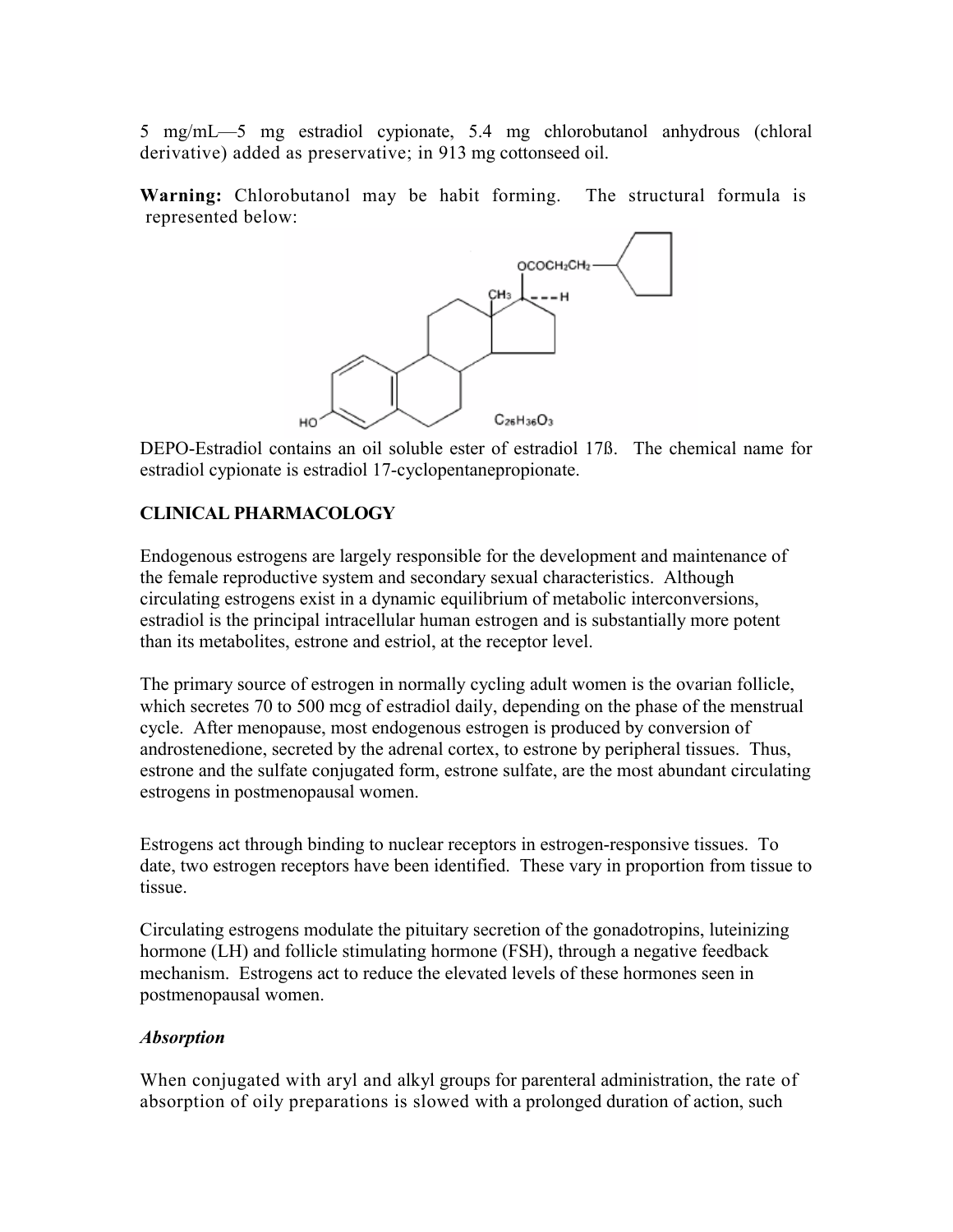that a single intramuscular injection of estradiol valerate or estradiol cypionate is absorbed over several weeks.

## *Distribution*

The distribution of exogenous estrogens is similar to that of endogenous estrogens. Estrogens are widely distributed in the body and are generally found in higher concentrations in the sex hormone target organs. Estrogens circulate in the blood largely bound to sex hormone binding globulin (SHBG) and albumin.

## *Metabolism*

Exogenous estrogens are metabolized in the same manner as endogenous estrogens. Circulating estrogens exist in a dynamic equilibrium of metabolic interconversions. These transformations take place mainly in the liver. Estradiol is converted reversibly to estrone, and both can be converted to estriol, which is the major urinary metabolite. Estrogens also undergo enterohepatic recirculation via sulfate and glucuronide conjugation in the liver, biliary secretion of conjugates into the intestine, and hydrolysis in the gut followed by reabsorption. In postmenopausal women, a significant proportion of the circulating estrogens exist as sulfate conjugates, especially estrone sulfate, which serves as a circulating reservoir for the formation of more active estrogens.

# *Excretion*

Estradiol, estrone, and estriol are excreted in the urine along with glucuronide and sulfate conjugates.

# *Drug Interactions*

In vitro and in vivo studies have shown that estrogens are metabolized partially by cytochrome P450 3A4 (CYP3A4). Therefore, inducers or inhibitors of CYP3A4 may affect estrogen drug metabolism. Inducers of CYP3A4 such as St. John's Wort preparations (Hypericum perforatum), phenobarbital, carbamazepine, and rifampin may reduce plasma concentrations of estrogens, possibly resulting in a decrease in therapeutic effects and/or changes in the uterine bleeding profile. Inhibitors of CYP3A4 such as erythromycin, clarithromycin, ketoconazole, itraconazole, ritonavir and grapefruit juice may increase plasma concentrations of estrogens and may result in side effects.

Estrogen drug products administered by non oral routes are not subject to first-pass metabolism, but also undergo significant hepatic uptake, metabolism, and enterohepatic recycling.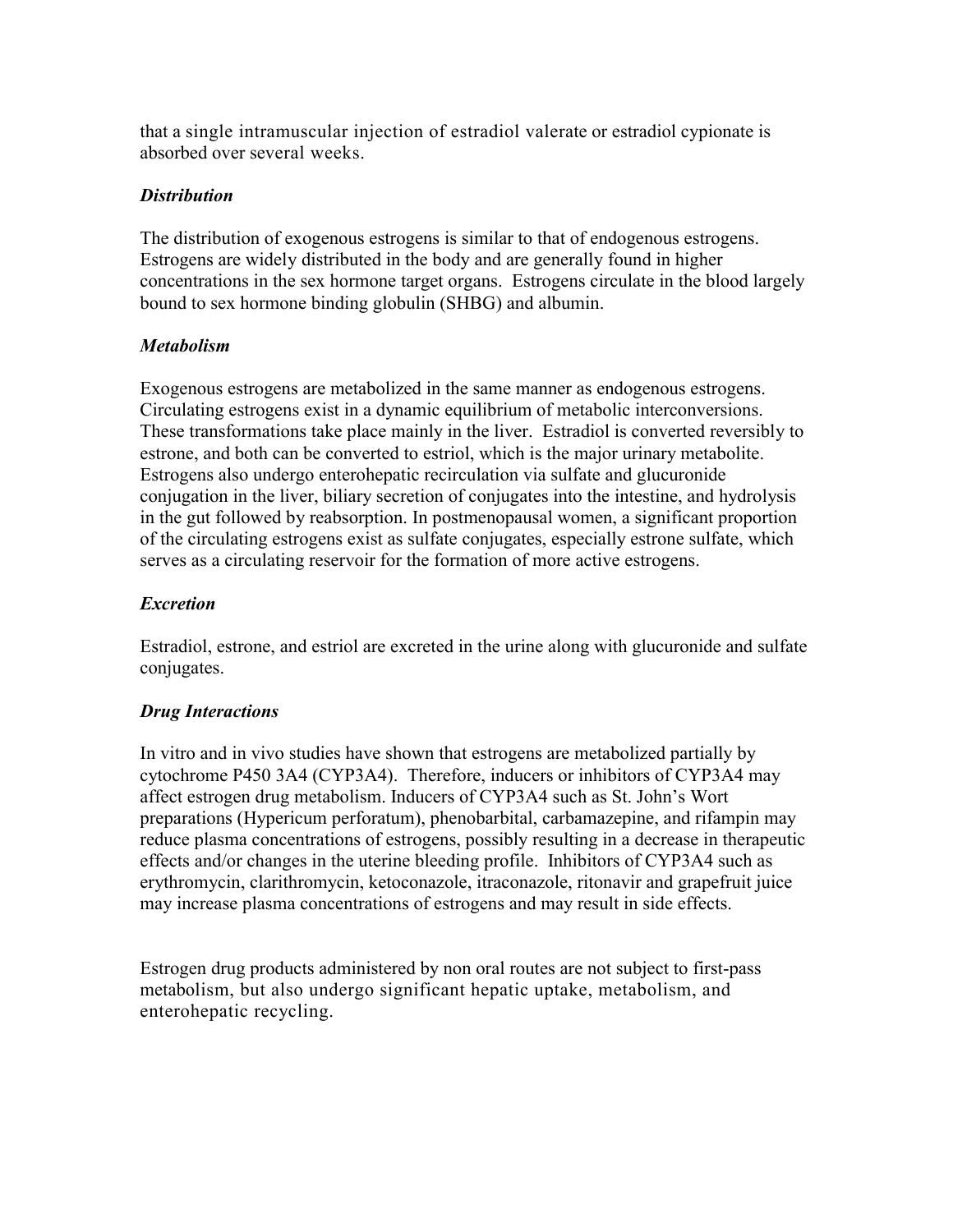### **Clinical Studies**

### *Women's Health Initiative Studies*

The Women's Health Initiative (WHI) enrolled a total of 27,000 predominantly healthy postmenopausal women to assess the risks and benefits of either the use of 0.625 mg conjugated estrogens (CE) per day alone or the use of oral 0.625 mg conjugated estrogens plus 2.5 mg medroxyprogesterone acetate (MPA) per day compared to placebo in the prevention of certain chronic diseases. The primary endpoint was the incidence of coronary heart disease (CHD) (nonfatal myocardial infarction and CHD death), with invasive breast cancer as the primary adverse outcome studied. A "global index" included the earliest occurrence of CHD, invasive breast cancer, stroke, pulmonary embolism (PE), endometrial cancer, colorectal cancer, hip fracture, or death due to other cause. The study did not evaluate the effects of CE or CE/MPA on menopausal symptoms.

The CE/MPA substudy was stopped early because, according to the predefined stopping rule, the increased risk of breast cancer and cardiovascular events exceeded the specified benefits included in the "global index." Results of the CE/MPA substudy, which included 16,608 women (average age of 63 years, range 50 to 79; 83.9% White, 6.5% Black, 5.5% Hispanic), after an average follow-up of 5.2 years are presented in Table 1 below: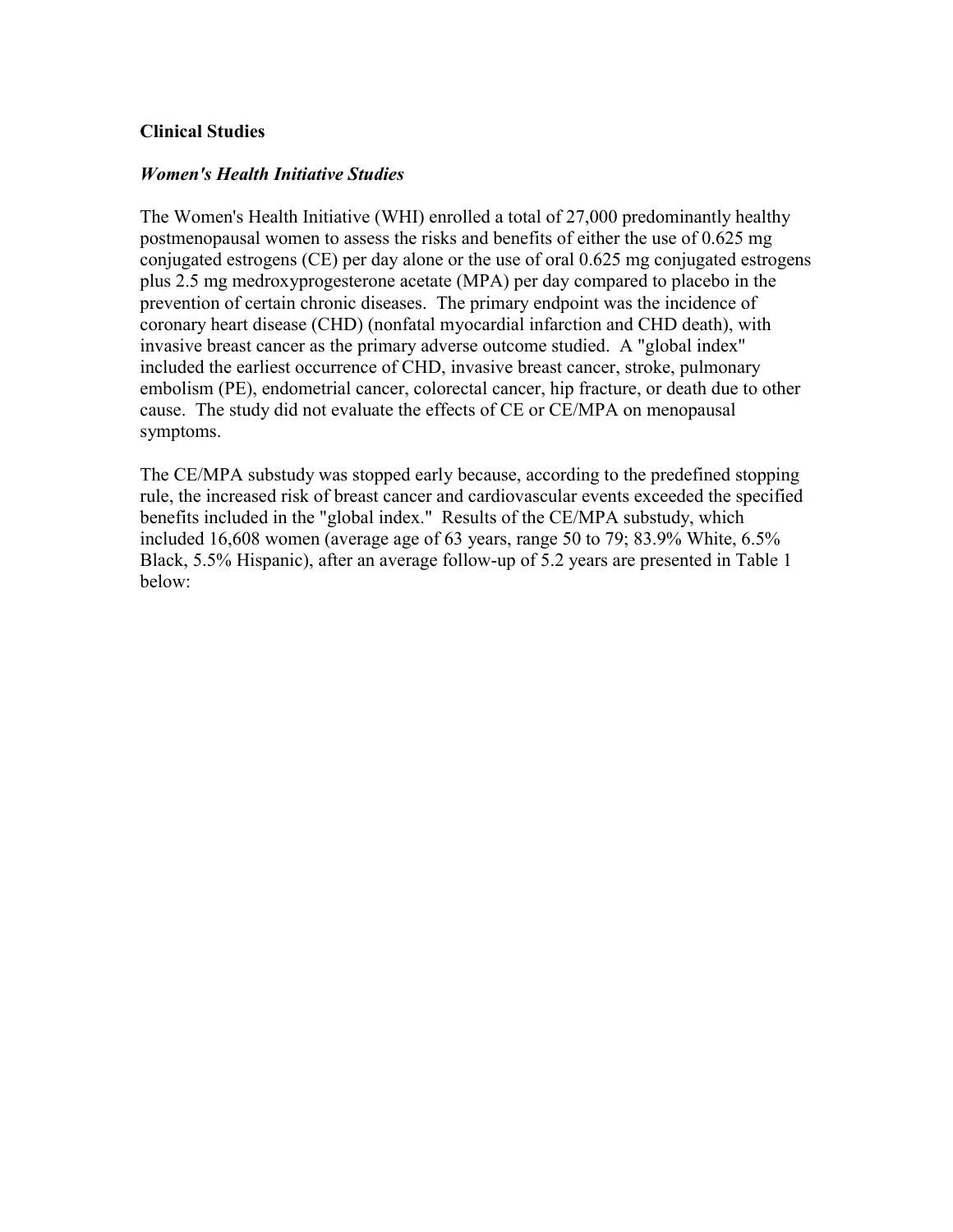| <b>Table 1: RELATIVE AND ABSOLUTE RISK SEEN IN THE CE/MPA</b> |                      |                                       |               |
|---------------------------------------------------------------|----------------------|---------------------------------------|---------------|
| <b>SUBSTUDY OF WHI<sup>a</sup></b>                            |                      |                                       |               |
| Event <sup>c</sup>                                            | <b>Relative Risk</b> | Placebo                               | <b>CE/MPA</b> |
|                                                               | CE/MPA vs placebo    | $n = 8102$                            | $n = 8506$    |
|                                                               | at 5.2 Years         | Absolute Risk per 10,000 Person-years |               |
|                                                               | $(95\% \text{ CI*})$ |                                       |               |
| <b>CHD</b> events                                             | $1.29(1.02 - 1.63)$  | 30                                    | 37            |
| Non-fatal MI                                                  | $1.32$ (1.02-1.72)   | 23                                    | 30            |
| CHD death                                                     | $1.18(0.70 - 1.97)$  | 6                                     |               |
| Invasive breast cancer <sup>b</sup>                           | $1.26(1.00-1.59)$    | 30                                    | 38            |
| Stroke                                                        | $1.41(1.07-1.85)$    | 21                                    | 29            |
| Pulmonary embolism                                            | $2.13(1.39 - 3.25)$  | 8                                     | 16            |
| Colorectal cancer                                             | $0.63(0.43 - 0.92)$  | 16                                    | 10            |
| <b>Endometrial cancer</b>                                     | $0.83(0.47-1.47)$    | 6                                     | 5             |
| Hip fracture                                                  | $0.66(0.45-0.98)$    | 15                                    | 10            |
| Death due to causes                                           | $0.92(0.74 - 1.14)$  | 40                                    | 37            |
| other than the events                                         |                      |                                       |               |
| above                                                         |                      |                                       |               |
| Global index $\frac{c}{ }$                                    | $1.15(1.03-1.28)$    | 151                                   | 170           |
|                                                               |                      |                                       |               |
| Deep vein thrombosis $d$                                      | $2.07(1.49 - 2.87)$  | 13                                    | 26            |
| Vertebral fractures <sup>d</sup>                              | $0.66(0.44 - 0.98)$  | 15                                    | 9             |
| Other osteoporotic                                            | $0.77(0.69 - 0.86)$  | 170                                   | 131           |
| fractures <sup>d</sup>                                        |                      |                                       |               |

a adapted from JAMA, 2002; 288:321-333

<sup>b</sup> includes metastatic and non-metastatic breast cancer with the exception of in situ breast cancer <sup>c</sup> a subset of the events was combined in a "global index," defined as the earliest occurrence of CHD events, invasive breast cancer, stroke, pulmonary embolism, endometrial cancer, colorectal cancer, hip fracture, or death due to other causes

<sup>d</sup> not included in Global Index

\* nominal confidence intervals unadjusted for multiple looks and multiple comparisons

For those outcomes included in the "global index," the absolute excess risks per 10,000 person-years in the group treated with CE/MPA were 7 more CHD events, 8 more strokes, 8 more PEs, and 8 more invasive breast cancers, while absolute risk reductions per 10,000 person-years were 6 fewer colorectal cancers and 5 fewer hip fractures. The absolute excess risk of events included in the "global index" was 19 per 10,000 womenyears. There was no difference between the groups in terms of all-cause mortality. (See **BOXED WARNINGS, WARNINGS** and **PRECAUTIONS.**)

#### *Women's Health Initiative Memory Study*

The Women's Health Initiative Memory Study (WHIMS), a substudy of WHI, enrolled 4,532 predominantly healthy postmenopausal women 65 years of age and older (47% were age 65 to 69 years, 35% were 70 to 74 years, and 18% were 75 years of age and older) to evaluate the effects of CE/MPA (0.625 mg conjugated estrogens plus 2.5 mg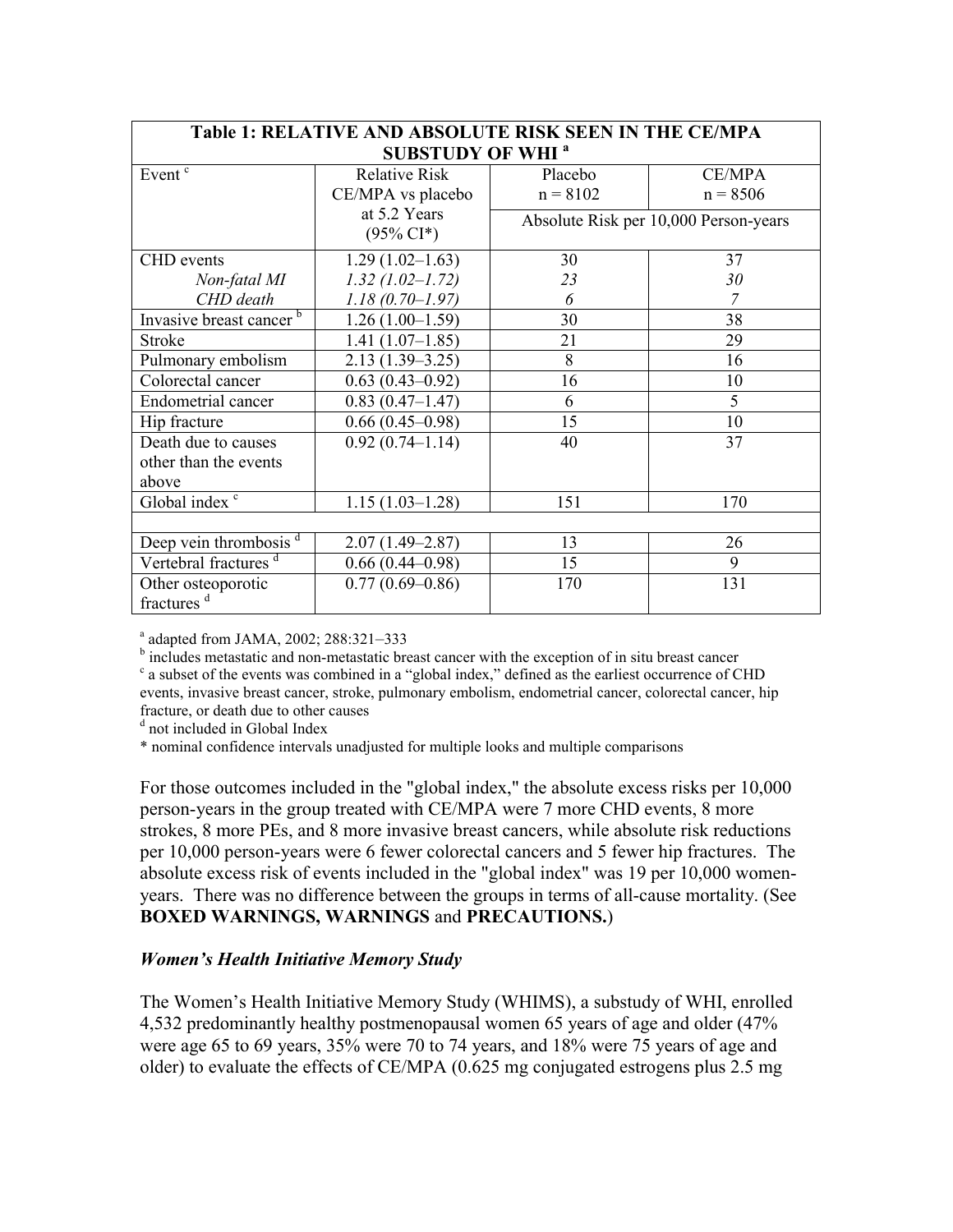medroxyprogesterone acetate) on the incidence of probable dementia (primary outcome) compared with placebo.

After an average follow-up of 4 years, 40 women in the estrogen/progestin group (45 per 10,000 women-years) and 21 in the placebo group (22 per 10,000 women-years) were diagnosed with probable dementia. The relative risk of probable dementia in the hormone therapy group was 2.05 (95% CI, 1.21 to 3.48) compared to placebo. Differences between groups became apparent in the first year of treatment. It is unknown whether these findings apply to younger postmenopausal women. (See **BOXED WARNINGS** and **WARNINGS, Dementia.**)

Comparative clinical studies have demonstrated that estradiol cypionate produces estrogenic effects that are qualitatively the same as those produced by other estradiol esters. In menopausal women, the average duration of estrogenic effect (as measured by vaginal smear) following a single injection of 5 mg of estradiol cypionate was found to be approximately 3 to 4 weeks. Relief of vasomotor symptoms was observed to occur within 1 to 5 days and to be maintained for 1 to 8 weeks, with an average of approximately 5 weeks.

## **INDICATIONS AND USAGE**

DEPO-Estradiol Injection is indicated in the treatment of:

- 1. Moderate to severe *vasomotor* symptoms associated with the menopause.
- 2. Hypoestrogenism due to hypogonadism.

## **CONTRAINDICATIONS**

Estrogens should not be used in individuals with any of the following conditions:

- 1. Undiagnosed abnormal genital bleeding.
- 2. Known or suspected cancer of the breast.
- 3. Known or suspected estrogen-dependent neoplasia.
- 4. Active deep vein thrombosis, pulmonary embolism or history of these conditions.
- 5. Active or recent (e.g., within the past year) arterial thromboembolic disease (e.g., stroke, myocardial infarction).
- 6. Liver dysfunction or disease.
- 7. DEPO-Estradiol should not be used in patients with known hypersensitivity to its ingredients.
- 8. Known or suspected pregnancy. There is no indication for DEPO-Estradiol in pregnancy.

There appears to be little or no increased risk of birth defects in children born to women who have used estrogens and progestins from oral contraceptives inadvertently during early pregnancy. (See PRECAUTIONS.)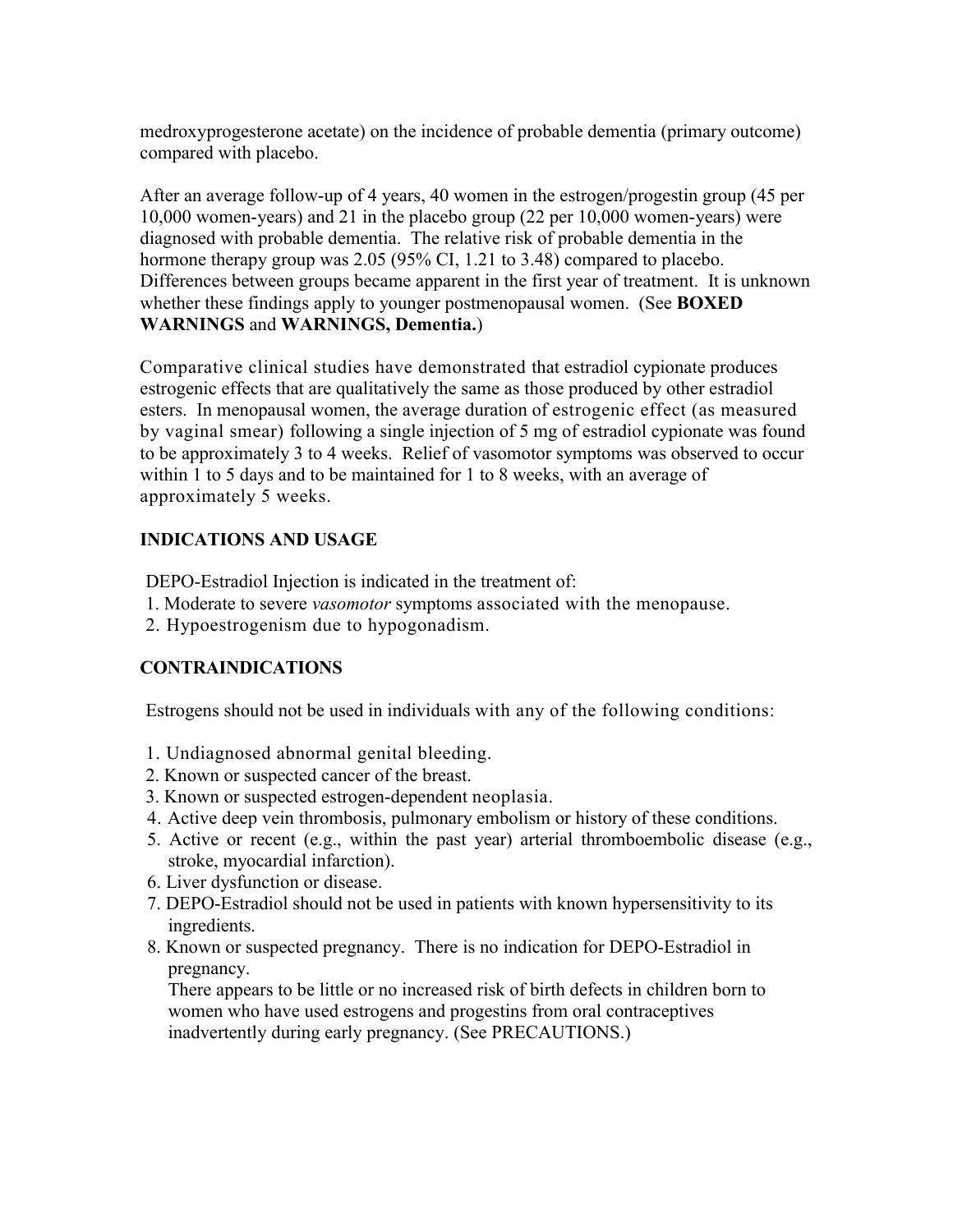### **WARNINGS**

### See **BOXED WARNINGS**

### **1. Cardiovascular disorders**

Estrogen and estrogen/progestin therapy have been associated with an increased risk of cardiovascular events such as myocardial infarction and stroke, as well as venous thrombosis and pulmonary embolism (venous thromboembolism or VTE). Should any of these occur or be suspected, estrogens should be discontinued immediately.

Risk factors for arterial vascular disease (e.g., hypertension, diabetes mellitus, tobacco use, hypercholesterolemia, and obesity) and/or venous thromboembolism (e.g., personal history or family history of VTE, obesity, and systemic lupus erythematosus) should be managed appropriately.

#### **a.** *Coronary heart disease and stroke*

In the Women's Health Initiative (WHI) study, an increase in the number of myocardial infarctions and strokes has been observed in women receiving CE compared to placebo. These observations are preliminary, and the study is continuing. (See **CLINICAL PHARMACOLOGY, Clinical Studies**.)

In the CE/MPA substudy of WHI, an increased risk of coronary heart disease (CHD) events (defined as nonfatal myocardial infarction and CHD death) was observed in women receiving CE/MPA compared to women receiving placebo (37 vs. 30 per 10,000 women-years). The increase in risk was observed in year one and persisted.

In the same substudy of WHI, an increased risk of stroke was observed in women receiving CE/MPA compared to women receiving placebo (29 vs. 21 per 10,000 womenyears). The increase in risk was observed after the first year and persisted.

In postmenopausal women with documented heart disease ( $n = 2.763$ , average age 66.7 years) a controlled clinical trial of secondary prevention of cardiovascular disease (Heart and Estrogen/Progestin Replacement Study; HERS) treatment with CE/MPA (0.625 mg/2.5 mg per day) demonstrated no cardiovascular benefit. During an average followup of 4.1 years, treatment with CE/MPA did not reduce the overall rate of CHD events in postmenopausal women with established coronary heart disease. There were more CHD events in the CE/MPA-treated group than in the placebo group in year 1, but not during the subsequent years. Two thousand three hundred and twenty one women from the original HERS trial agreed to participate in an open-label extension of HERS, HERS II. Average follow-up in HERS II was an additional 2.7 years, for a total of 6.8 years overall. Rates of CHD events were comparable among women in the CE/MPA group and the placebo group in HERS, HERS II, and overall.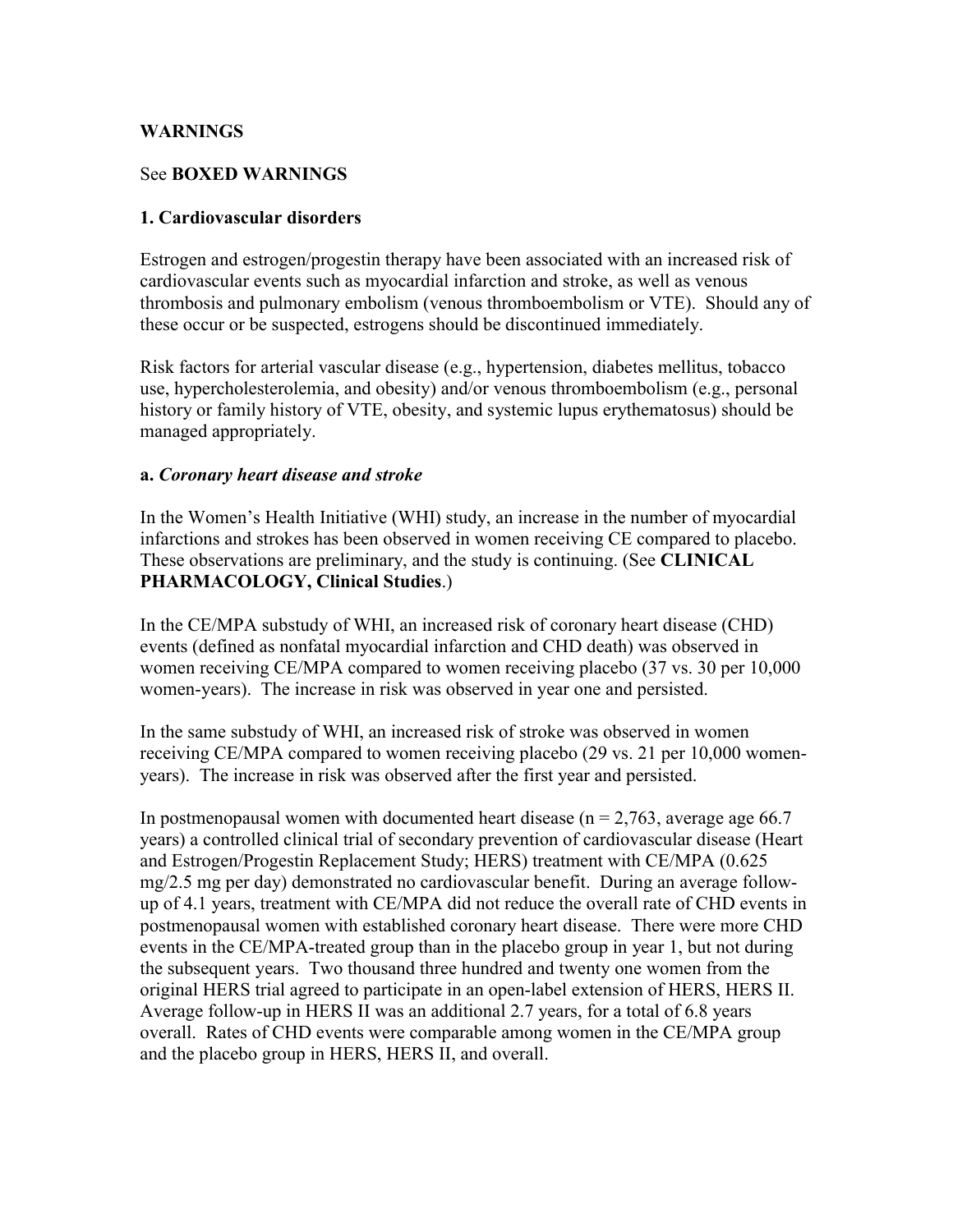Large doses of estrogen (5 mg conjugated estrogens per day), comparable to those used to treat cancer of the prostate and breast, have been shown in a large prospective clinical trial in men to increase the risks of nonfatal myocardial infarction, pulmonary embolism, and thrombophlebitis.

## **b.** *Venous thromboembolism (VTE)*

**In the Women's Health Initiative (WHI) study, in women receiving CE compared to placebo, the risk of VTE (including both DVT and PE) was increased 33% (28 vs. 21 per 10,000 person-years) although only the increased rate of DVT reached statistical significance (p = 0.03)**. (See **CLINICAL PHARMACOLOGY,** Clinical Studies.)

In the CE/MPA treatment substudy of WHI, a 2-fold greater rate of VTE, including deep venous thrombosis and pulmonary embolism, was observed in women receiving treatment with CE/MPA compared to women receiving placebo. The rate of VTE was 34 per 10,000 woman-years in the CE/MPA group compared to 16 per 10,000 woman-years in the placebo group. The increase in VTE risk was observed during the first year and persisted.

If feasible, estrogens should be discontinued at least 4 to 6 weeks before surgery of the type associated with an increased risk of thromboembolism, or during periods of prolonged immobilization.

## **2. Malignant neoplasms**

## **a.** *Endometrial cancer*

The use of unopposed estrogens in women with intact uteri has been associated with an increased risk of endometrial cancer.The reported endometrial cancer risk among unopposed estrogen users was about 2-to-12-fold greater than in non-users, and appears dependent on duration of treatment and on estrogen dose. Most studies show no significant increased risk associated with use of estrogens for less than one year. The greatest risk appears associated with prolonged use, with increased risks of 15-to-24 fold for five to ten years or more and this risk has been shown to persist for at least 8 to 15 years after estrogen therapy is discontinued.

Clinical surveillance of all women taking estrogen/progestin combinations is important. Adequate diagnostic measures, including endometrial sampling when indicated, should be undertaken to rule out malignancy in all cases of undiagnosed persistent or recurring abnormal vaginal bleeding. There is no evidence that the use of natural estrogens results in a different endometrial risk profile than synthetic estrogens of equivalent estrogen dose. Adding a progestin to estrogen therapy has been shown to reduce the risk of endometrial hyperplasia, which may be a precursor to endometrial cancer.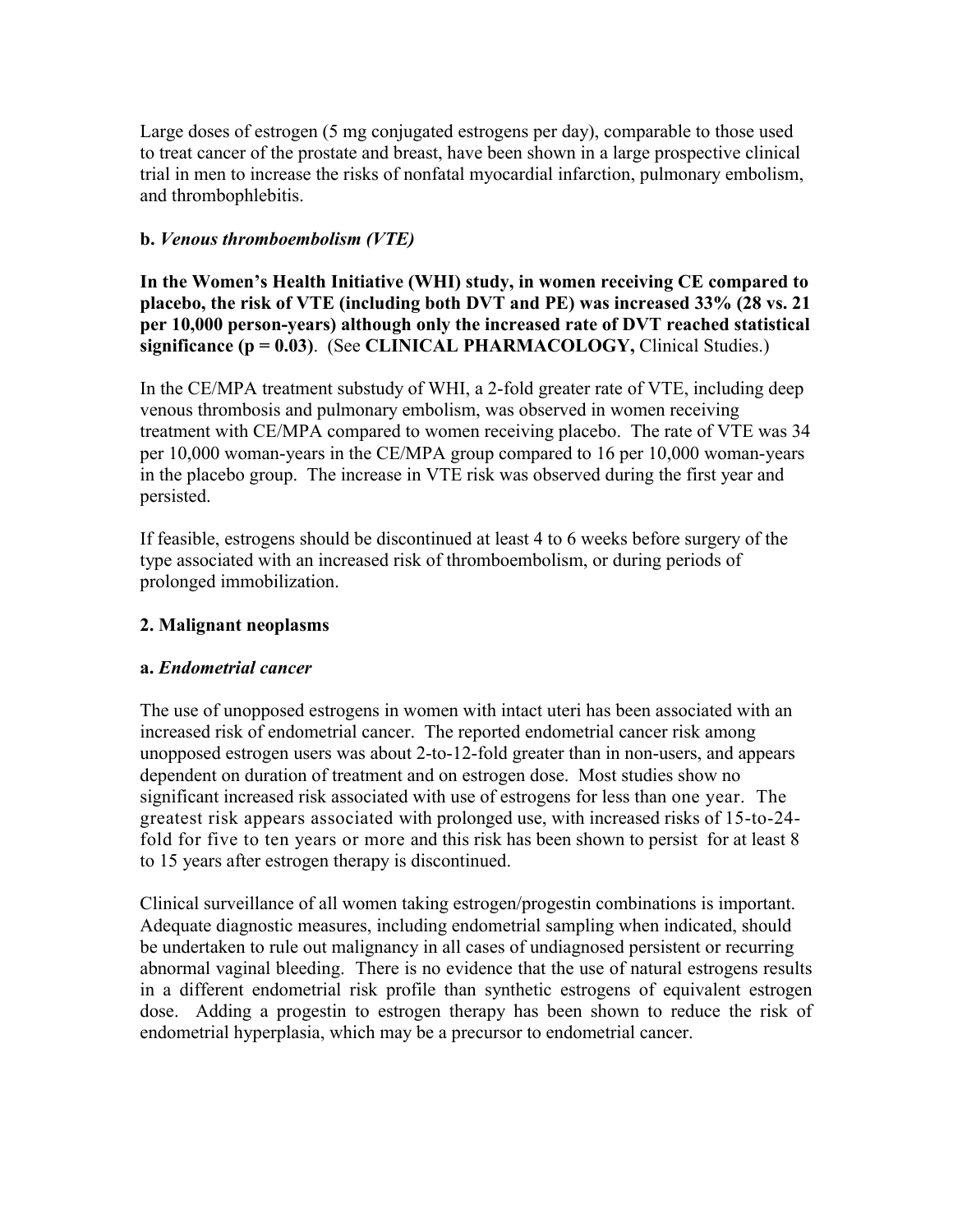## *b. Breast cancer*

The use of estrogens and progestins by postmenopausal women has been reported to increase the risk of breast cancer. The most important randomized clinical trial providing information about this issue is the Women's Health Initiative (WHI) substudy of CE/MPA (see **CLINICAL PHARMACOLOGY, Clinical Studies**). The results from observational studies are generally consistent with those of the WHI clinical trial and report no significant variation in the risk of breast cancer among different estrogens or progestins, doses, or routes of administration.

The CE/MPA substudy of WHI reported an increased risk of breast cancer in women who took CE/MPA for a mean follow-up of 5.6 years. Observational studies have also reported an increased risk for estrogen/progestin combination therapy, and a smaller increased risk for estrogen-alone therapy, after several years of use. In the WHI trial and from observational studies, the excess risk increased with duration of use. From observational studies, the risk appeared to return to baseline in about five years after stopping treatment. In addition, observational studies suggest that the risk of breast cancer was greater, and became apparent earlier, with estrogen/progestin combination therapy as compared to estrogen-alone therapy.

In the CE/MPA substudy, 26% of the women reported prior use of estrogen alone and/or estrogen/progestin combination hormone therapy. After a mean follow-up of 5.6 years during the clinical trial, the overall relative risk of invasive breast cancer was 1.24 (95% confidence interval 1.01–1.54), and the overall absolute risk was 41 vs. 33 cases per 10,000 women-years, for CE/MPA compared with placebo. Among women who reported prior use of hormone therapy, the relative risk of invasive breast cancer was 1.86, and the absolute risk was 46 vs. 25 cases per 10,000 women-years, for CE/MPA compared with placebo. Among women who reported no prior use of hormone therapy, the relative risk of invasive breast cancer was 1.09, and the absolute risk was 40 vs. 36 cases per 10,000 women-years for CE/MPA compared with placebo. In the same substudy, invasive breast cancers were larger and diagnosed at a more advanced stage in the CE/MPA group compared with the placebo group. Metastatic disease was rare with no apparent difference between the two groups. Other prognostic factors such as histologic subtype, grade and hormone receptor status did not differ between groups.

The use of estrogen plus progestin has been reported to result in an increase in abnormal mammograms requiring further evaluation. All women should receive yearly breast examinations by a healthcare provider and perform monthly breast self-examinations. In addition, mammography examinations should be scheduled based on patient age, risk factors, and prior mammogram results.

## **3. Dementia**

In the Women's Health Initiative Memory Study (WHIMS), 4,532 generally healthy postmenopausal women 65 years of age and older were studied, of whom 35% were 70 to 74 years of age and 18% were 75 or older. After an average follow-up of 4 years, 40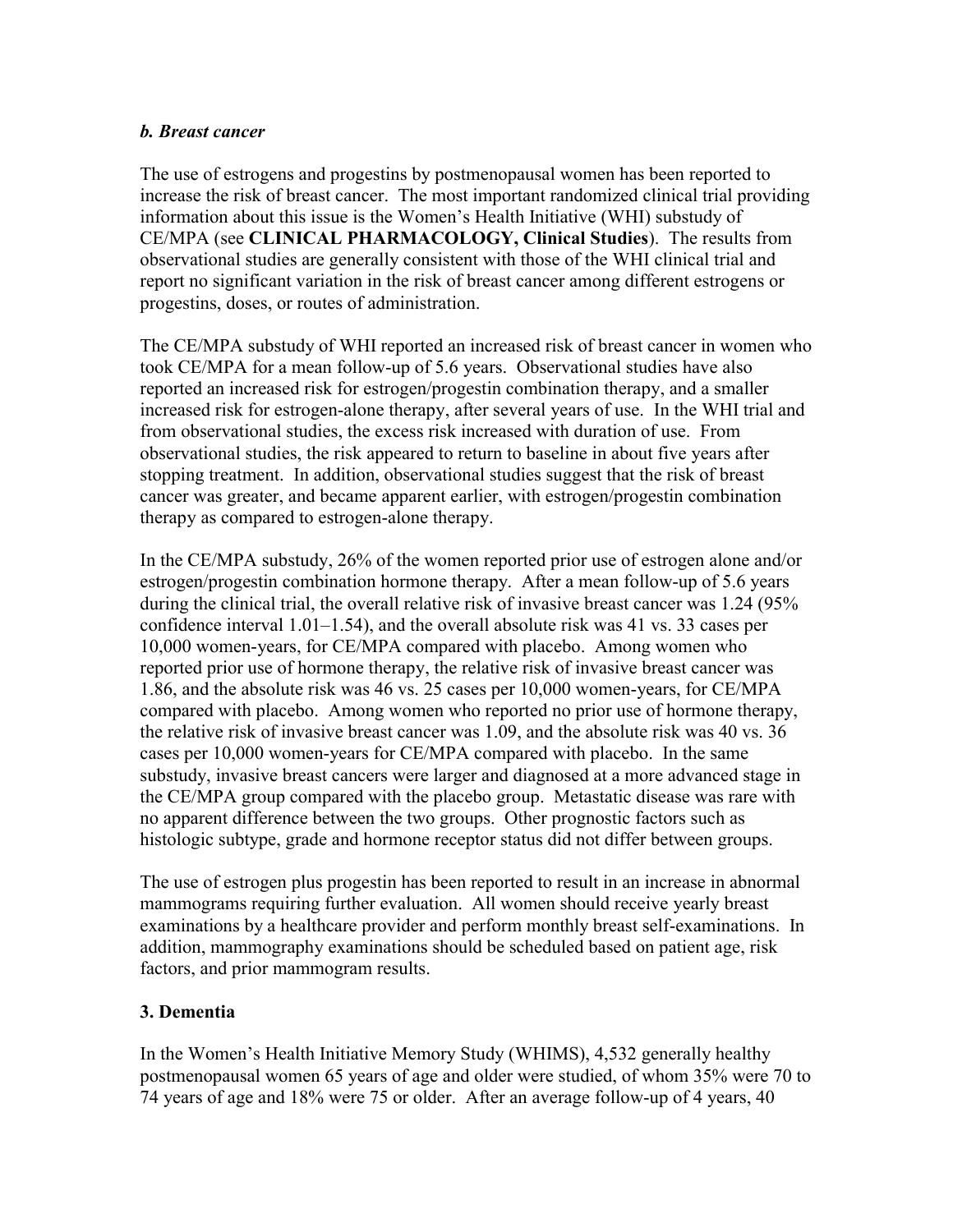women being treated with CE/MPA  $(1.8\%, n=2.229)$  and 21 women in the placebo group  $(0.9\%$ , n= 2,303) received diagnoses of probable dementia. The relative risk for CE/MPA versus placebo was 2.05 (95% confidence interval  $1.21 - 3.48$ ), and was similar for women with and without histories of menopausal hormone use before WHIMS. The absolute risk of probable dementia for CE/MPA versus placebo was 45 versus 22 cases per 10,000 women-years. It is unknown whether these findings apply to younger postmenopausal women. (See **CLINICAL PHARMACOLOGY, Clinical Studies** and **PRECAUTIONS, Geriatric Use.)**

## **4**. **Gallbladder disease**

A 2- to 4-fold increase in the risk of gallbladder disease requiring surgery in postmenopausal women receiving estrogen has been reported.

# **5. Hypercalcemia**

Estrogen administration may lead to severe hypercalcemia in patients with breast cancer and bone metastases. If hypercalcemia occurs, use of the drug should be stopped and appropriate measures taken to reduce the serum calcium level.

# **6. Visual abnormalities**

Retinal vascular thrombosis has been reported in patients receiving estrogens. Discontinue medication pending examination if there is sudden partial or complete loss of vision, or a sudden onset of proptosis, diplopia, or migraine. If examination reveals papilledema or retinal vascular lesions, estrogens should be permanently discontinued.

## **7. Hereditary angioedema**

In women with hereditary angioedema, exogenous estrogens may induce or exacerbate symptoms of angioedema.

# **PRECAUTIONS**

## **A.** *General*

## **1. Addition of progestin when a woman has not had a hysterectomy**

Studies of the addition of a progestin for 10 or more days of a cycle of estrogen administration, or daily with estrogen in a continuous regimen, have reported a lowered incidence of endometrial hyperplasia than would be induced by estrogen treatment alone. Endometrial hyperplasia may be a precursor to endometrial cancer.

There are, however, possible risks that may be associated with the use of progestins with estrogens compared to estrogen-alone regimens. These include a possible increased risk of breast cancer, adverse effects on lipoprotein metabolism (e.g., lowering HDL, raising LDL) and impairment of glucose tolerance.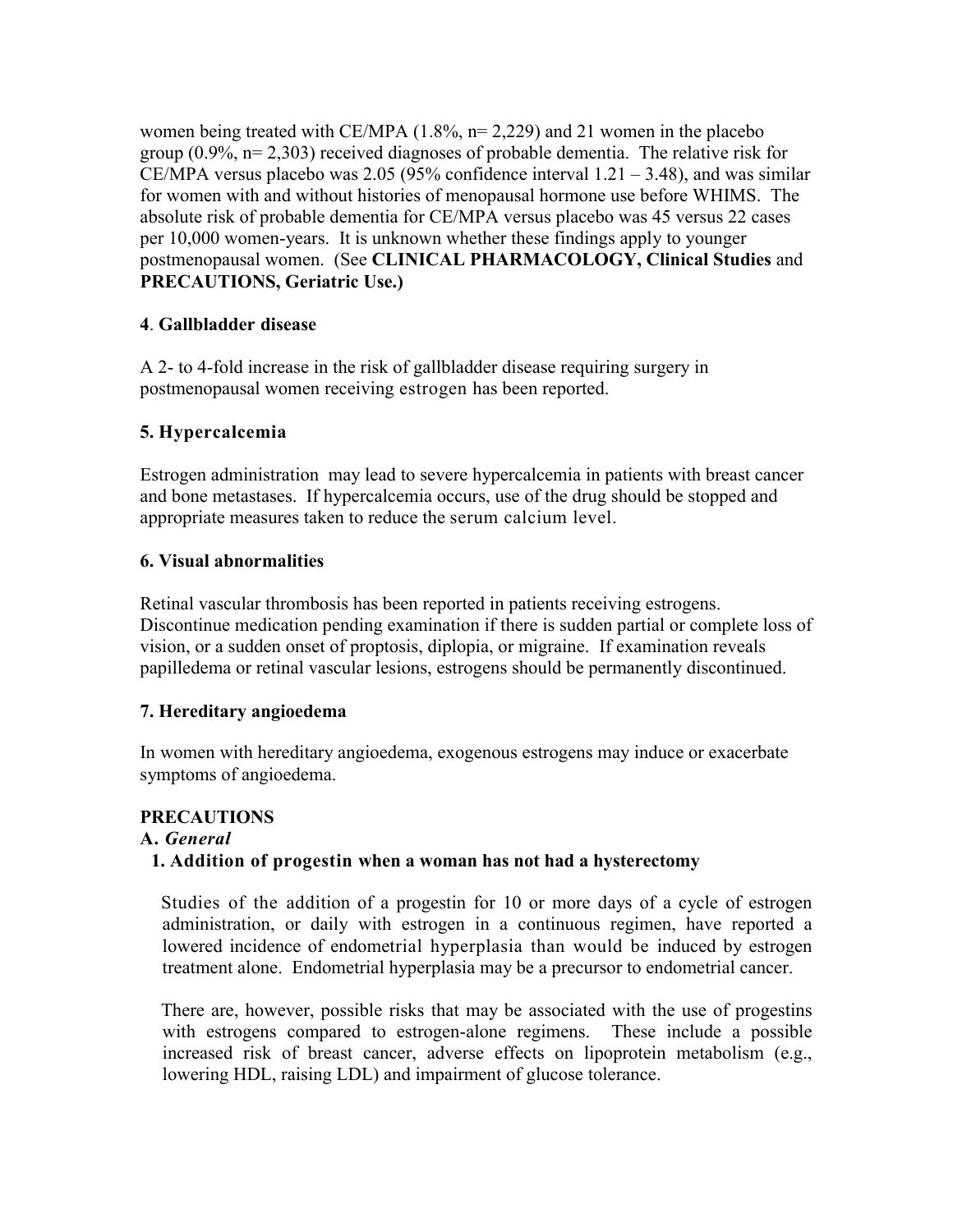### **2. Elevated blood pressure**

In a small number of case reports, substantial increases in blood pressure have been attributed to idiosyncratic reactions to estrogens. In a large, randomized, placebocontrolled clinical trial, a generalized effect of estrogens on blood pressure was not seen. Blood pressure should be monitored at regular intervals with estrogen use.

### **3. Hypertriglyceridemia**

In patients with pre-existing hypertriglyceridemia, estrogen therapy may be associated with elevations of plasma triglycerides leading to pancreatitis and other complications.

## **4. Impaired liver function and past history of cholestatic jaundice**

Estrogens may be poorly metabolized in patients with impaired liver function. For patients with a history of cholestatic jaundice associated with past estrogen use or with pregnancy, caution should be exercised and in the case of recurrence, medication should be discontinued.

## **5. Hypothyroidism**

Estrogen administration leads to increased thyroid-binding globulin (TBG) levels. Patients with normal thyroid function can compensate for the increased TBG by making more thyroid hormone, thus maintaining free  $T_4$  and  $T_3$  serum concentrations in the normal range. Patients dependent on thyroid hormone replacement therapy who are also receiving estrogens may require increased doses of their thyroid replacement therapy. These patients should have their thyroid function monitored in order to maintain their free thyroid hormone levels in an acceptable range.

#### **6. Fluid retention**

Because estrogens may cause some degree of fluid retention, patients with conditions that might be influenced by this factor, such as a cardiac or renal dysfunction, require careful observation when estrogens are prescribed.

#### **7. Hypocalcemia**

Estrogens should be used with caution in individuals with severe hypocalcemia.

#### **8. Ovarian cancer**

The CE/MPA substudy of WHI reported that estrogen plus progestin increased the risk of ovarian cancer. After an average follow-up of 5.6 years, the relative risk for ovarian cancer for CE/MPA versus placebo was 1.58 (95% confidence interval  $0.77 - 3.24$ ) but was not statistically significant. The absolute risk for CE/MPA versus placebo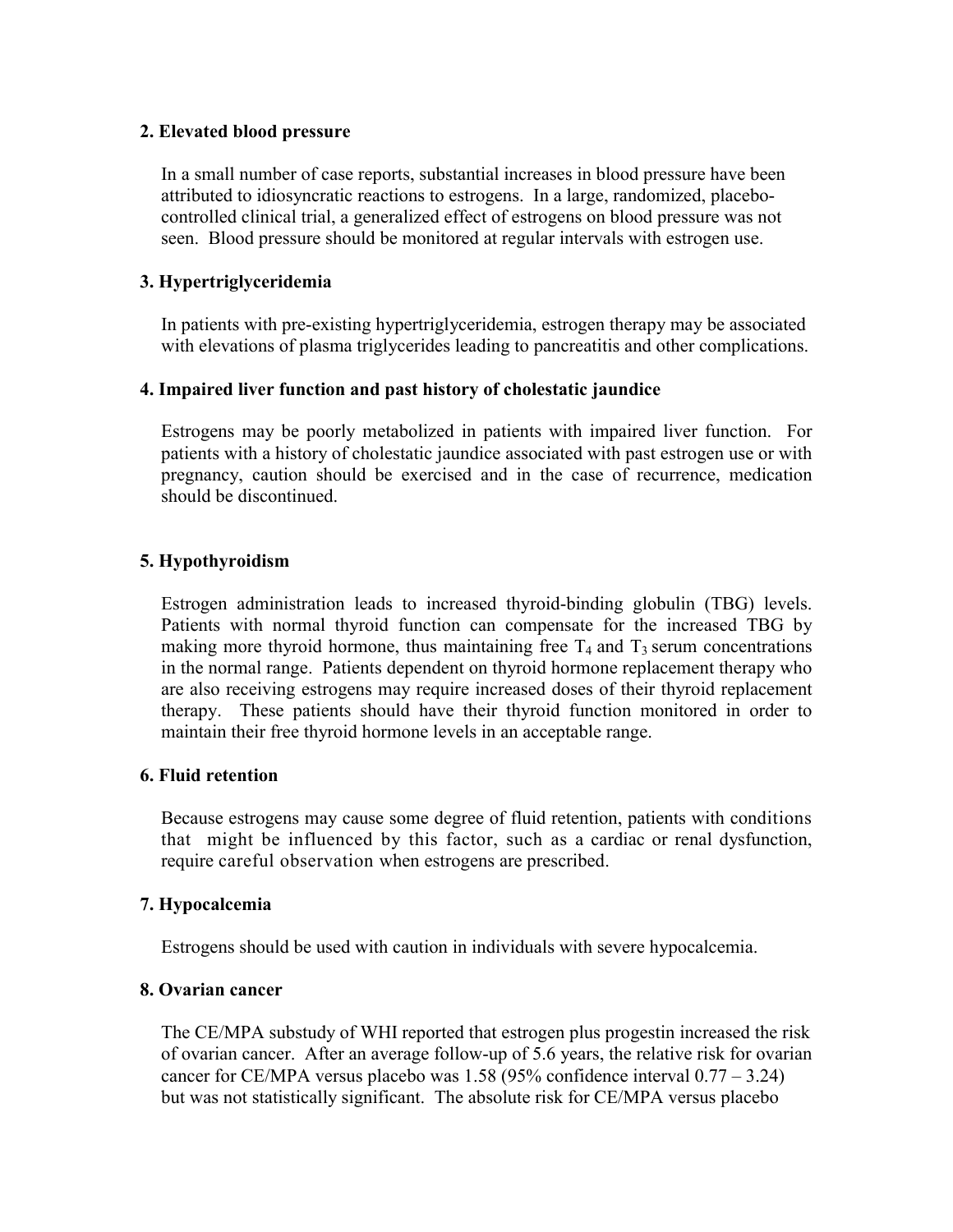was 20 versus 12 cases per 10,000 women-years. In some epidemiologic studies, the use of estrogen alone, in particular for ten or more years, has been associated with an increased risk of ovarian cancer. Other epidemiologic studies have not found these associations.

### **9. Exacerbation of endometriosis**

Endometriosis may be exacerbated with administration of estrogens. A few cases of malignant transformation of residual endometrial implants have been reported in women treated post-hysterectomy with estrogen-alone therapy. For patients known to have residual endometriosis post-hysterectomy, the addition of progestin should be considered.

### **10. Exacerbation of other conditions**

Estrogens may cause an exacerbation of asthma, diabetes mellitus, epilepsy, migraine or porphyria, systemic lupus erythematosus, and hepatic hemangiomas and should be used with caution in women with these conditions.

**B.** *PATIENT INFORMATION* Physicians are advised to discuss the PATIENT INFORMATION leaflet with patients for whom they prescribe DEPO-Estradiol.

## **C.** *LABORATORY TESTS*

Estrogen administration should be initiated at the lowest dose for the approved indication and then guided by clinical response, rather than by serum hormone levels (e.g., estradiol, FSH).

## **D.** *DRUG/LABORATORY TEST INTERACTIONS*

- 1.Accelerated prothrombin time, partial thromboplastin time, and platelet aggregation time; increased platelet count; increased factors II, VII antigen, VIII antigen, VIII coagulant activity, IX, X, XII, VII-X complex, II-VII-X complex, and beta-thromboglobulin; decreased levels of anti-factor Xa and antithrombin III, decreased antithrombin III activity; increased levels of fibrinogen and fibrinogen activity; increased plasminogen antigen and activity.
- 2. Increased thyroid-binding globulin (TBG) levels leading to increased circulating total thyroid hormone, as measured by protein-bound iodine (PBI), T4 levels (by column or by radioimmunoassay) or T3 levels by radioimmunoassay. T3 resin uptake is decreased, reflecting the elevated TBG. Free T4 and free T3 concentrations are unaltered. Patients on thyroid replacement therapy may require higher doses of thyroid hormone.
- 3.Other binding proteins may be elevated in serum, i.e., corticosteroid binding globulin (CBG), sex-hormone binding globulin (SHBG), leading to increased circulating corticosteroids and sex steroids, respectively. Free or biologically active hormone levels concentrations are unchanged. Other plasma proteins may be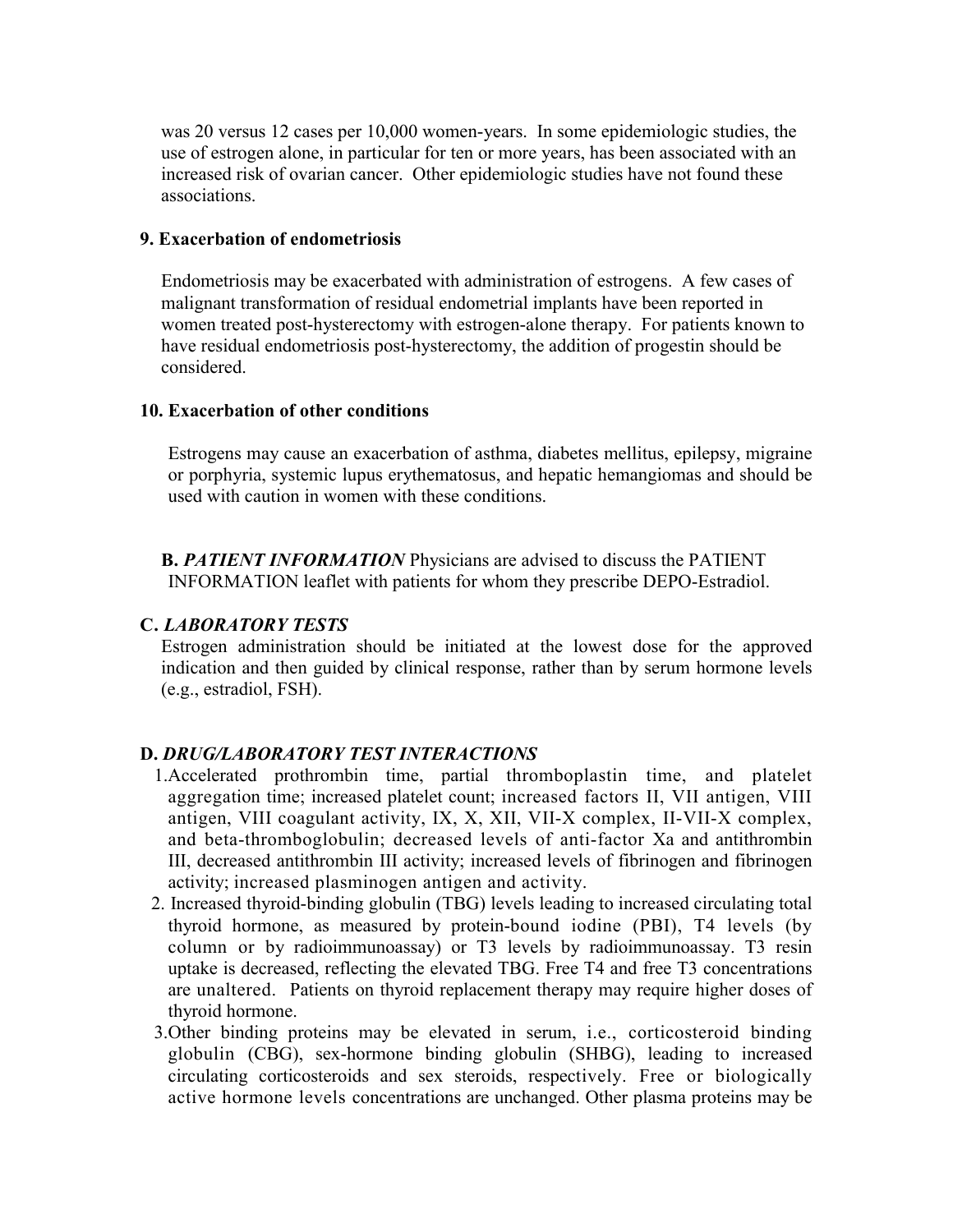increased (angiotensinogen/renin substrate, alpha-1-anti-trypsin, ceruloplasmin).

- 4.Increased plasma HDL and HDL-<sup>2</sup> subfraction concentrations, reduced LDL cholesterol concentration, increased triglycerides levels.
- 5. Impaired glucose tolerance.
- 6. Reduced response to metyrapone test.
- 7. Reduced serum folate concentration.

### **E.** *CARCINOGENESIS, MUTAGENESIS, IMPAIRMENT OF FERTILITY*

Long-term continuous administration of natural and synthetic estrogens in certain animal species increases the frequency of carcinomas of the breast, uterus, cervix, vagina, testis, and liver. (See **BOXED WARINGS, WARNINGS** and **PRECAUTIONS.)**

**F.***PREGNANCY* DEPO-Estradiol should not be used during pregnancy. See **CONTRAINDICATIONS** and Boxed **WARNINGS.**

### **G.** *NURSING MOTHERS*

Estrogen administration to nursing mothers has been shown to decrease the quantity and quality of the milk. Detectable amounts of estrogens have been identified in the milk of mothers receiving this drug. Caution should be exercised when DEPO-Estradiol is administered to a nursing woman.

### **H.** *GERIATRIC USE*

In the Women's Health Initiative Memory Study, including 4,532 women 65 years of age and older, followed for an average of 4 years, 82% (n= 3,729) were 65 to 74 while 18% (n= 803) were 75 and over. Most women (80%) had no prior hormone therapy use. Women treated with conjugated estrogens plus medroxyprogesterone acetate were reported to have a two-fold increase in the risk of developing probable dementia. Alzheimer's disease was the most common classification of probable dementia in both the conjugated estrogens plus medroxyprogesterone acetate group and the placebo group. Ninety percent of the cases of probable dementia occurred in the 54% of women that were older than 70. (See **WARNINGS, Dementia.)**

## **ADVERSE REACTIONS** See **BOXED WARNINGS, WARNINGS** and **PRECAUTIONS.**

The following additional adverse reactions have been reported with estrogens and/or progestin therapy.

#### **1.** *Genitourinary system*

Changes in vaginal bleeding pattern and abnormal withdrawal bleeding or flow; breakthrough bleeding, spotting; dysmenorrhea; increase in size of uterine leiomyomata; vaginitis including vaginal candidiasis; change in amount of cervical secretion; changes in cervical ectropion; ovarian cancer; endometrial hyperplasia; endometrial cancer.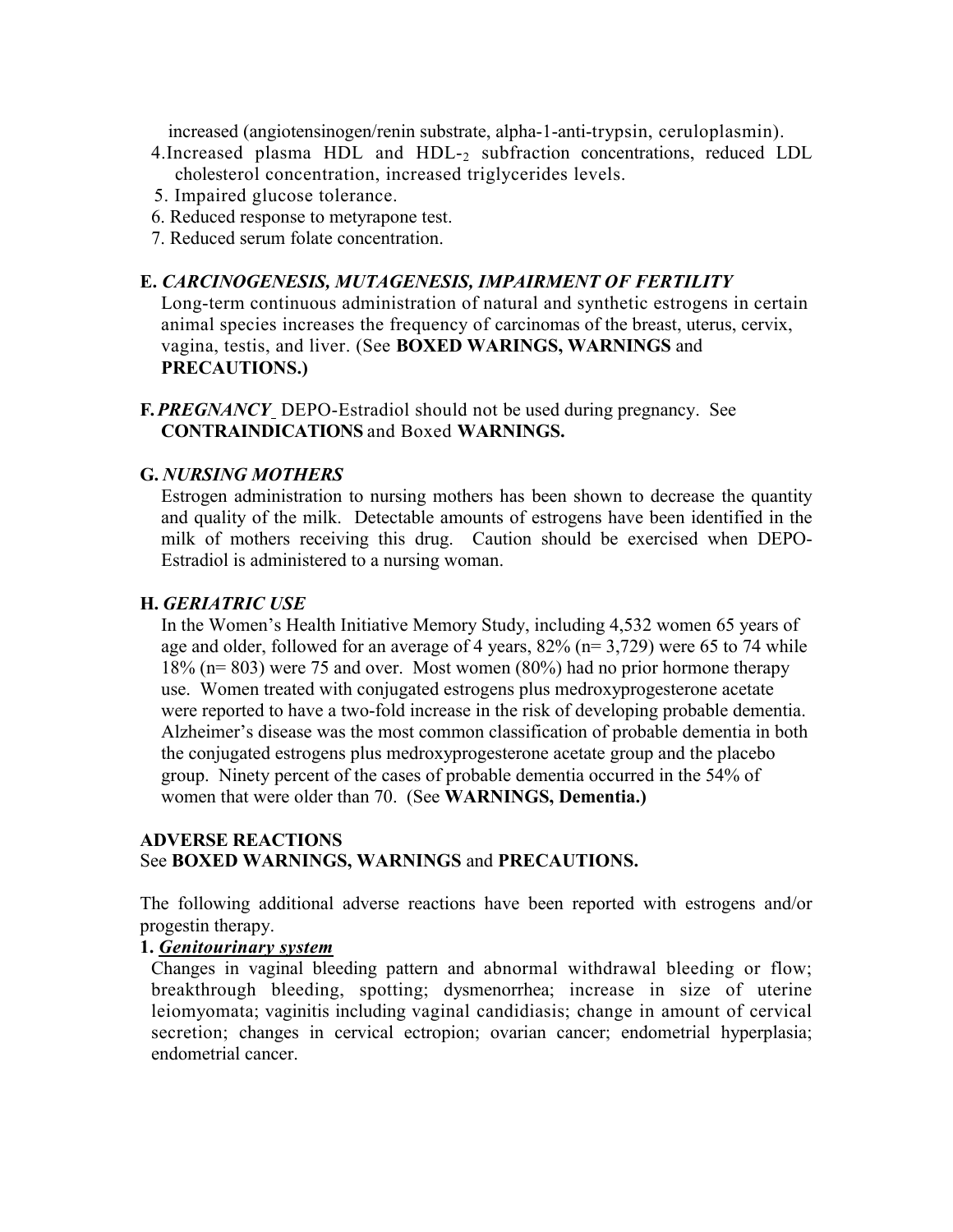## **2.** *Breasts*

Tenderness, enlargement pain, nipple discharge, galactorrhea; fibrocystic breast changes; breast cancer.

## **3.** *Cardiovascular*

Deep and superficial venous thrombosis; pulmonary embolism; thrombophlebitis; myocardial infarction; stroke; increase in blood pressure.

# *4.Gastrointestinal*

Nausea, vomiting; abdominal cramps, bloating; cholestatic jaundice; increased incidence of gallbladder disease; pancreatitis, enlargement of hepatic hemangiomas.

# *5. Skin*

Chloasma or melasma that may persist when drug is discontinued.

Erythema multiforme; erythema nodosum; hemorrhagic eruption; loss of scalp hair; hirsutism; pruritus, rash.

# *6. Eyes*

Retinal vascular thrombosis; steepening of corneal curvature; intolerance to contact lenses.

# *7. Central nervous system*

Headache, migraine, dizziness; mental depression; chorea; nervousness; mood disturbances; irritability; exacerbation of epilepsy, dementia.

# *8. Miscellaneous*

Increase or decrease in weight; reduced carbohydrate tolerance; aggravation of porphyria; edema; changes in libido; arthralgias; leg cramps; anaphylactoid/anaphylactic reactions including urticaria and angioedema; hypocalcemia; exacerbation of asthma; increased triglycerides.

# **DRUG ABUSE AND DEPENDENCE**

Chlorobutanol anhydrous (chloral derivative) added as a preservative may be habit forming.

# **OVERDOSAGE**

Serious ill effects have not been reported following acute ingestion of large doses of estrogen-containing oral contraceptives by young children. Overdosage of estrogen may cause nausea and vomiting, and withdrawal bleeding may occur in females.

## **DOSAGE AND ADMINISTRATION**

*Parenteral drug products should be inspected visually for particulate matter and discoloration prior to administration whenever solution and container permit. Warming and shaking the vial should redissolve any crystals that may have formed during storage at temperatures lower than recommended.*

## DEPO-Estradiol INJECTION IS FOR INTRAMUSCULAR USE ONLY.

When estrogen is prescribed for a woman with a uterus, progestin should also be initiated to reduce the risk of endometrial cancer. A woman without a uterus does not need progestin. Use of estrogen, alone or in combination with a progestin, should be with the lowest effective dose and for the shortest duration consistent with treatment goals and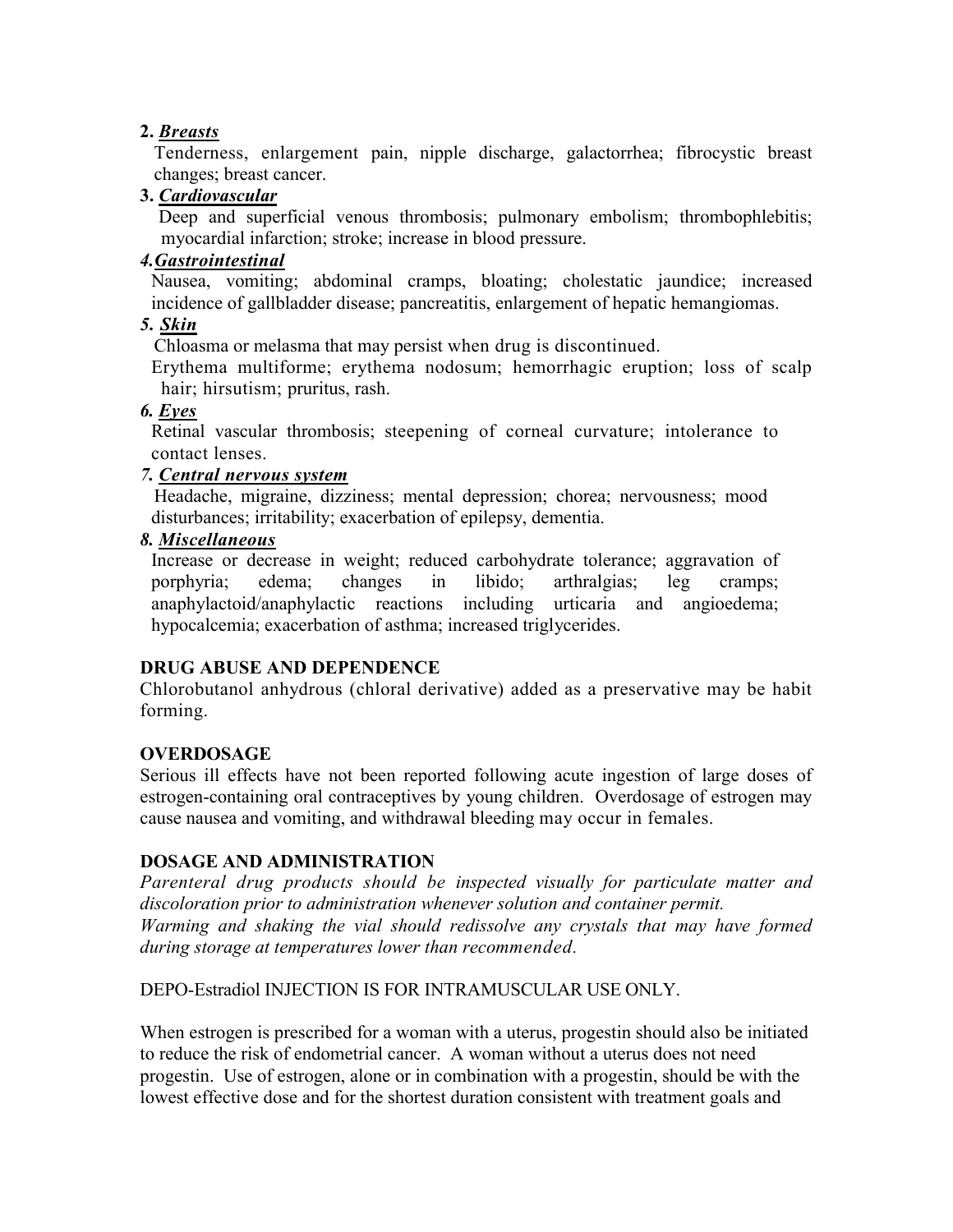risks for the individual woman. Patients should be reevaluated periodically as clinically appropriate (e.g., 3-month to 6-month intervals) to determine if treatment is still necessary. (See **BOXED WARNINGS** and **WARNING**S.) For women who have a uterus, adequate diagnostic measures, such as endometrial sampling, when indicated, should be undertaken to rule out malignancy in cases of undiagnosed persistent or recurring abnormal vaginal bleeding.

1. Short-term cyclic use for treatment of moderate to severe vasomotor symptoms, vulval and vaginal atrophy associated with the menopause, the lowest dose and regimen that will control symptoms should be chosen and medication should be discontinued as promptly as possible.

Attempts to discontinue or taper medication should be made at 3- to 6-month intervals. The usual dosage range is 1 to 5 mg injected every 3 to 4 weeks.

2. For treatment of female hypoestrogenism due to hypogonadism 1.5 to 2 mg injected at monthly intervals.

## **HOW SUPPLIED**

DEPO-Estradiol Injection is available in the following concentration containing per mL:

**5 mg** estradiol cypionate; also 5.4 mg chlorobutanol anhydrous (chloral deriv.) added as preservative; in 913 mg cottonseed oil— in 5 mL vials, NDC 0009-0271-01.

**WARNING:** Chlorobutanol may be habit forming.

Store at controlled room temperature  $20^{\circ}$  to  $25^{\circ}$  C (68 $^{\circ}$  to  $77^{\circ}$  F) [see USP].

#### **REFERENCES**

1. Ziel HK, Finkle WD: Increased risk of endometrial carcinoma among users of conjugated estrogens. *N Engl J Med 293*:1167–1170, 1975.

2. Smith DC, Prentice R, Thompson DJ, et al: Association of exogenous estrogen and endometrial carcinoma. *N Engl J Med 293*:1164–1167, 1975.

3. Mack TM, Pike MC, Henderson BE, et al: Estrogens and endometrial cancer in a retirement community. *N Engl J Med 294*:1262–1267, 1976.

4. Weiss NS, Szekely DR, Austin DF: Increasing incidence of endometrial cancer in the United States. *N Engl J Med 294*:1259–1262, 1976.

5. Herbst AL, Ulfelder H, Poskanzer DC: Adenocarcinoma of the vagina. Association of maternal stilbestrol therapy with tumor appearance in young women. *N Engl J Med 284*:878–881, 1971.

6. Greenwald P, Barlow JJ, Nasca PC, Burnett WS: Vaginal cancer after maternal treatment with synthetic estrogens. *N Engl J Med 285*:390–392, 1971.

7. Lanier AP, Noller KL, Decker DG, Elveback LR, Kurland LT: Cancer and stilbestrol. A follow-up of 1,719 persons exposed to estrogens *in utero* and born 1943–1959. *Mayo Clin Proc 48*:793–799, 1973.

8. Herbst AL, Kurman RJ, Scully RE: Vaginal and cervical abnormalities after exposure to stilbestrol *in utero. Obstet Gynecol 40*:287–298, 1972.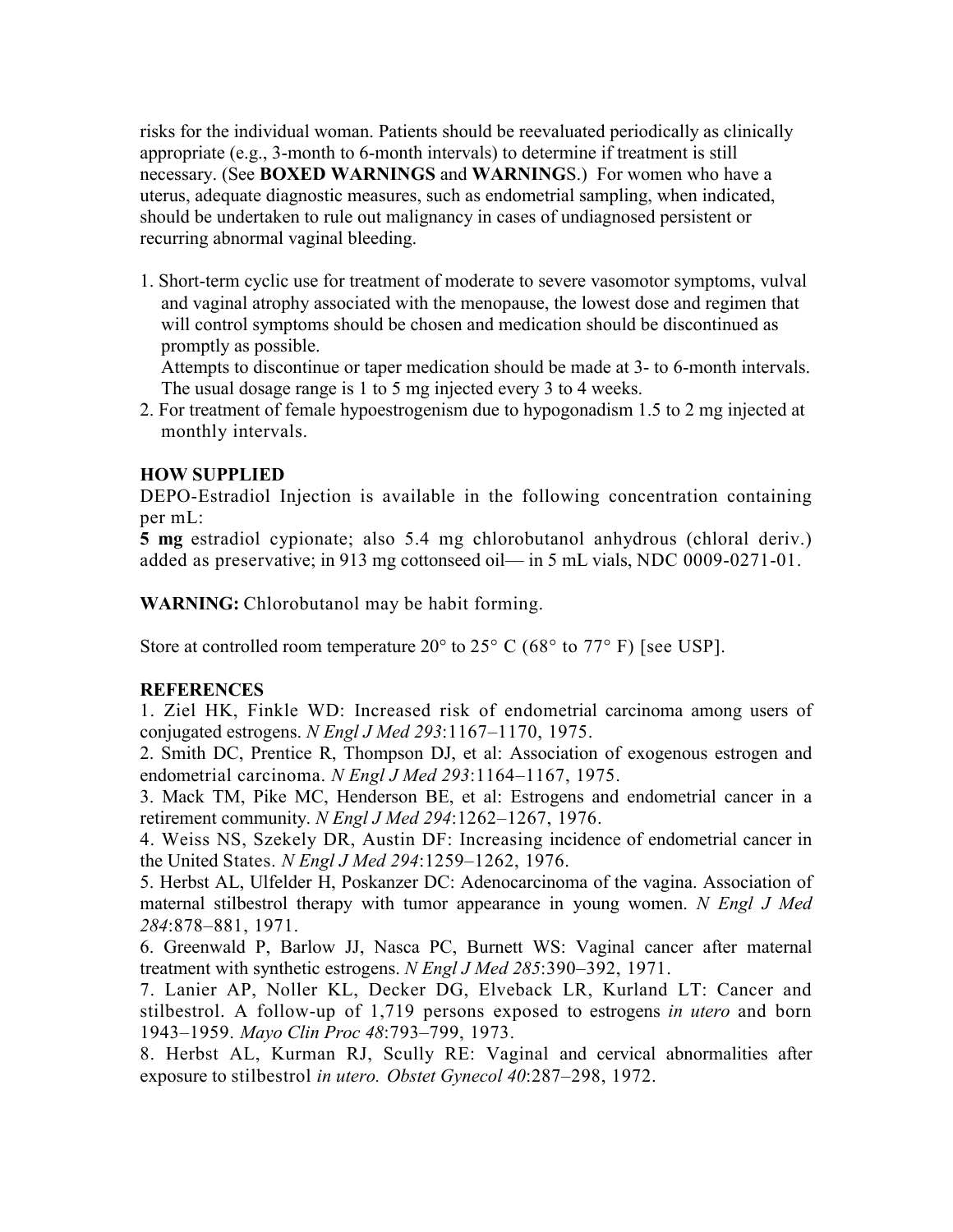9. Herbst AL, Robboy SJ, Macdonald GJ, Scully RE: The effects of local progesterone on stilbestrol-associated vaginal adenosis. *Am J Obstet Gynecol 118*:607–615, 1974.

10. Herbst AL, Poskanzer DC, Robboy SJ, Friedlander L, Scully RE: Prenatal exposure to stilbestrol. A prospective comparison of exposed female offspring with unexposed control. *N Engl J Med 292*:334–339, 1975.

11. Stafl A, Mattingly RF, Foley DV, Fetherston WC: Clinical diagnosis of vaginal adenosis. *Obstet Gynecol 43*:118–128, 1974.

12. Sherman AL, Goldrath M, Berlin A, et al: Cervical-vaginal adenosis after *in utero*  exposure to synthetic estrogens. *Obstet Gynecol 44*:531545, 1974.

13. Gall, Kirman B, Stern J: Hormonal pregnancy tests and congenital malformation. *Nature 216*:83, 1967.

14. Levy EP, Cohen A, Fraser FC: Hormone treatment during pregnancy and congenital heart defects. *Lancet 1*:611, 1973.

15. Nora JJ, Nora AH: Birth defects and oral contraceptives. *Lancet 1*:941–942, 1973.

16. Janerich DT, Piper JM, Glebatis DM: Oral contraceptives and congenital limbreduction defects. *N Engl J Med 291*:697–700, 1974.

17. Boston Collaborative Drug Surveillance Program: Surgically confirmed gall bladder disease, venous thromboembolism, and breast tumors in relation to postmenopausal estrogen therapy. *N Engl J Med 290*:15–19, 1974.

18. Hoover R, Gray LA, Cole P, MacMahon B: Menopausal estrogens and breast cancer. *N Engl J Med 295*:401–405, 1976.

19. Boston Collaborative Drug Surveillance Program: Oral contraceptives and venous thromboembolic disease, surgically confirmed gall bladder disease, and breast tumors. *Lancet 1*:1399–1404, 1973.

20. Daniel DG, Campbell H, Turnbull AC: Puerperal thromboembolism and suppression of lactation. *Lancet 2*:287–289, 1967.

21. The Veterans Administration Cooperative Urological Research Group: Carcinoma of the prostate: Treatment comparisons. *J Urol 98*:516522, 1967.

22. Bailar JC: Thromboembolism and estrogen therapy. *Lancet 2*:560, 1967.

23. Blackard CE, Doe RP, Mellinger GT, Byar DP: Incidence of cardiovascular disease and death in patients receiving diethylstilbestrol for carcinoma of the prostate. *Cancer 26*:249–256, 1970.

24. Royal College of General Practitioners: Oral contraception and thromboembolic disease. *J R Coll Gen Pract 13*:267–279, 1967.

25. Inman WHW, Vessey MP: Investigation of deaths from pulmonary, coronary, and cerebral thrombosis and embolism in women of childbearing age. *Br Med J 2*:193–199, 1968.

26. Vessey MP, Doll R: Investigation of relation between use of oral contraceptives and thromboembolic disease. A further report. *Br Med J 2*:651–657, 1969.

27. Sartwell PE, Masi AT, Arthes FG, et al: Thromboembolism and oral contraceptives: An epidemiologic case-control study. *Am J Epidemiol 90*:365–380, 1969.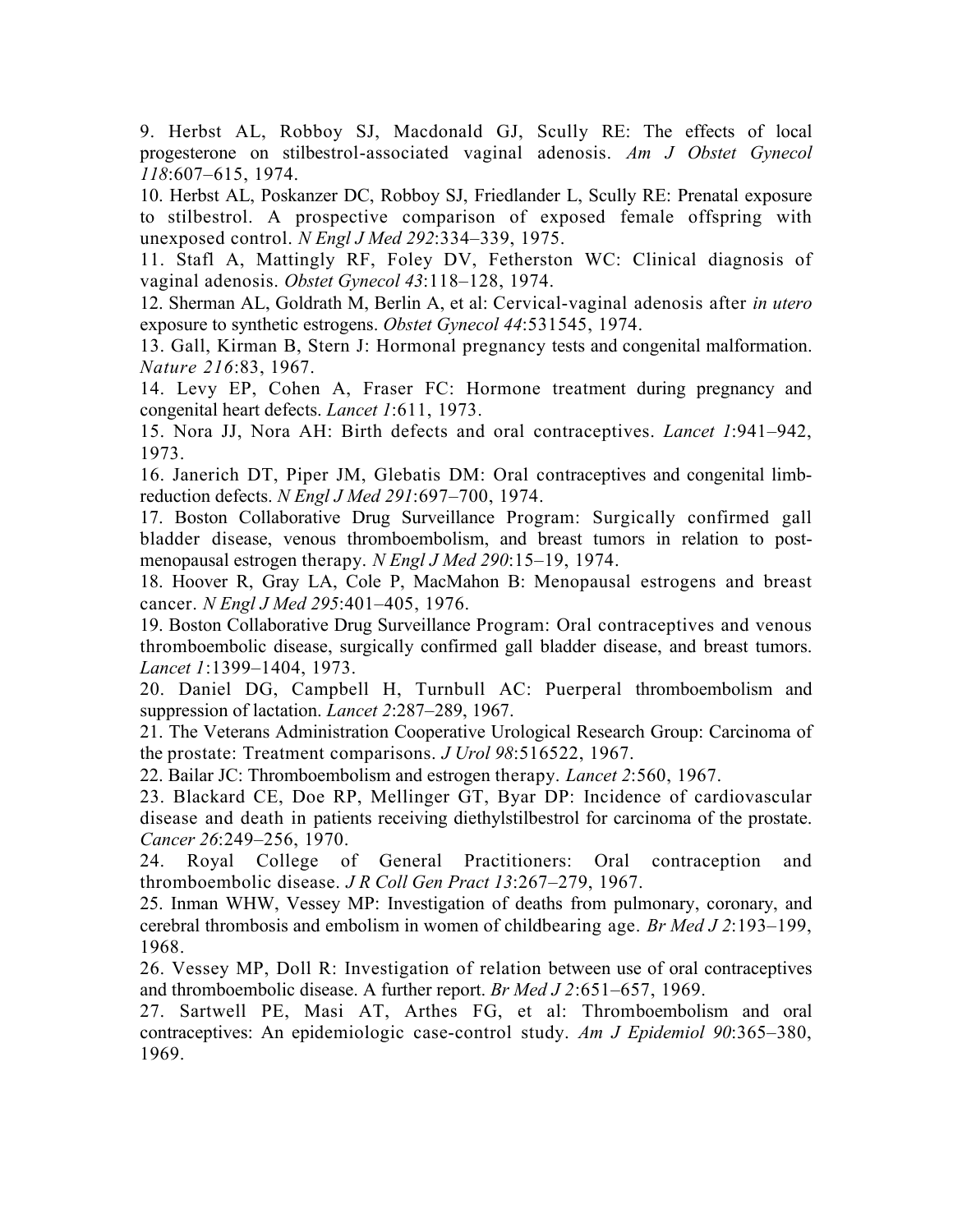28. Collaborative Group for the Study of Stroke in Young Women: Oral contraception and increased risk of cerebral ischemia or thrombosis. *N Engl J Med 288*:871–878, 1973.

29. Collaborative Group for the Study of Stroke in Young Women: Oral contraceptives and stroke in young women: Associated risk factors. *JAMA 231*:718–722, 1975.

30. Mann JI, Inman WHW: Oral contraceptives and death from myocardial infarction. *Br Med J 2*:245–248, 1975.

31. Mann JI, Vessey MP, Thorogood M, Doll R: Myocardial infarction in young women with special reference to oral contraceptive practice. *Br Med J 2*:241–245, 1975.

32. Inman WHW, Vessey MP, Westerholm B, Engelund A: Thromboembolic disease and the steroidal content of oral contraceptives. *Br Med J 2*:203–209, 1970.

33. Stolley PD, Tonascia JA, Tockman MS, et al: Thrombosis with low-estrogen oral contraceptives. *Am J Epidemiol 102*:197–208, 1975.

34. Vessey MP, Doll R, Fairbairn AS, Glober G: Postoperative thromboembolism and the use of oral contraceptives. *Br Med J 3*:123–126, 1970.

35. Greene GR, Sartwell PE: Oral contraceptive use in patients with thromboembolism following surgery, trauma or infection. *Am J Public Health 62*:680–685, 1972.

36. Rosenberg L, Armstrong B, Phil D, Jick H: Myocardial infarction and estrogen therapy in post-menopausal women. *N Engl J Med 294*:1256–1259, 1976.

37. Coronary Drug Project Research Group: The Coronary Drug Project: Initial findings leading to modifications of its research protocol. *JAMA 214*:1303–1313, 1970.

38. Baum J, Holtz F, Bookstein JJ, Klein EW: Possible association between benign hepatomas and oral contraceptives. *Lancet 2*:926–929, 1973.

39. Mays ET, Christopherson WM, Mahr MM, Williams HC: Hepatic changes in young women ingesting contraceptive steroids. Hepatic hemorrhage and primary hepatic tumors. *JAMA 235*:730–732, 1976.

40. Edmondson HA, Henderson B, Benton B: Liver-cell adenomas associated with use of oral contraceptives. *N Engl J Med 294*:470–472, 1976.

41. Pfeffer RI, VanDenNoort S: Estrogen use and stroke risk in post-menopausal women. *Am J Epidemiol 103*:445–456, 1976.

Distributed by



LAB-0083-5.0 Revised June 2019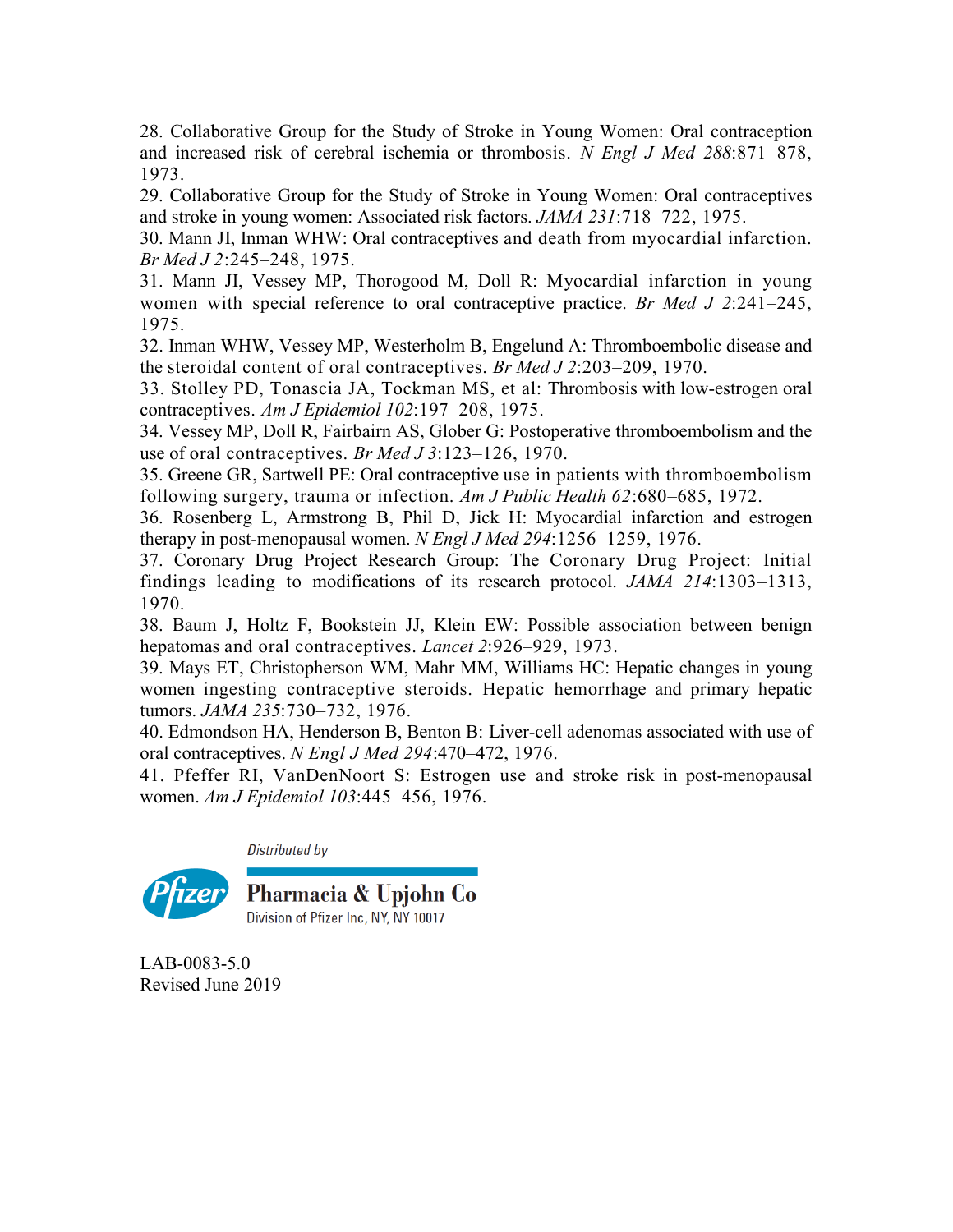**The text of the patient insert for estrogen-containing drug products is set forth below.**

## **PATIENT INFORMATION**

### **DEPO-Estradiol®**

#### **Brand of estradiol cypionate injection, USP**

Read this PATIENT INFORMATION before you start taking DEPO-Estradiol and read what you get each time you refill DEPO-Estradiol. There may be new information. This information does not take the place of talking to your healthcare provider about your medical condition or your treatment.

### **WHAT IS THE MOST IMPORTANT INFORMATION I SHOULD KNOW ABOUT DEPO-ESTRADIOL (AN ESTROGEN HORMONE)?**

Estrogens increase the chances of getting cancer of the uterus.

Report any unusual vaginal bleeding right away while you are taking estrogens. Vaginal bleeding after menopause may be a warning sign of cancer of the uterine (womb). Your healthcare provider should check any unusual vaginal bleeding to find out the cause.

Do not use estrogens with or without progestins to prevent heart disease, heart attacks, or strokes. Using estrogens with or without progestins may increase your chances of getting heart attacks, strokes, breast cancer, and blood clots. You and your healthcare provider should talk regularly about whether you still need treatment with DEPO-Estradiol.

#### **What is DEPO-Estradiol?**

Depo-Estradiol injection is an estrogen product. The information below is that which the U.S. Food and Drug Administration requires be provided for all patients taking estrogens. For further information ask your doctor.

#### **What is DEPO-Estradiol used for?**

DEPO-Estradiol is used during and after menopause to:

• reduce moderate or severe menopausal symptoms. Estrogens are hormones made by a woman's ovaries. The ovaries normally stop making estrogens when a woman is between 45 to 55 years old. This drop in body estrogen levels causes the "change of life" or menopause (end of monthly menstrual periods). Sometimes both ovaries are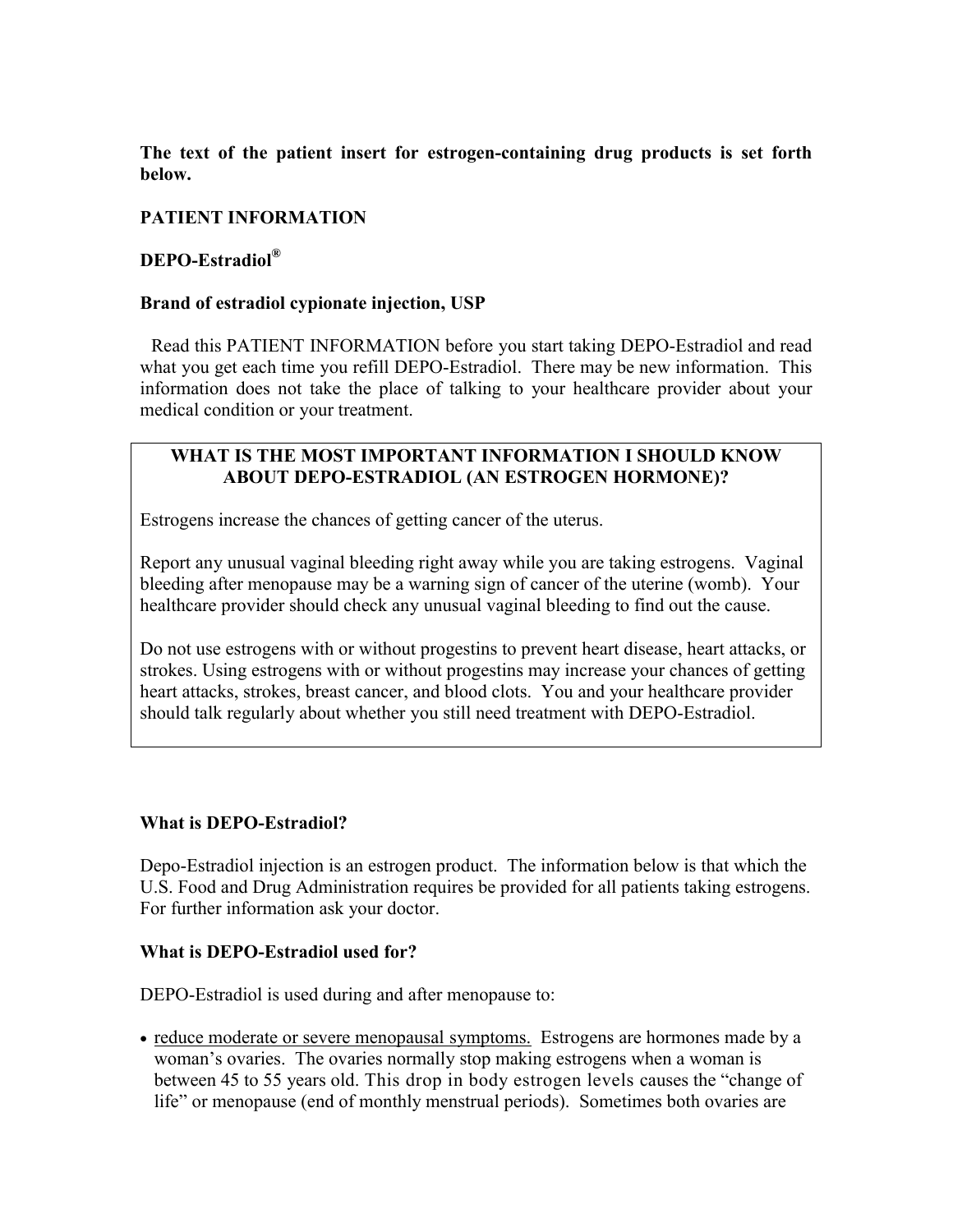removed during an operation before natural menopause takes place, the sudden drop in estrogen levels causes "surgical menopause."

When the estrogen levels begin dropping, some women develop very uncomfortable symptoms, such as feeling of warmth in the face, neck and chest or sudden strong feelings of heat and sweating ("hot flashes" or "hot flushes"). Using estrogen drugs can help the body adjust to lower estrogen levels and reduce these symptoms. Most women have only mild menopause symptoms or none at all and do not need estrogen drugs for these symptoms.

 **treat moderate to severe itching, burning, and dryness in or around the vagina.** You and your healthcare provider should talk regularly about whether you still need treatment with DEPO-Estradiol to control these problems.

### **DEPO-Estradiol is also used to:**

 treat certain conditions in women before menopause if their ovaries do not make enough estrogen.

### **Who should not take DEPO-Estradiol?**

Do not start taking DEPO-Estradiol if you:

**have unusual vaginal bleeding.**

### **currently have or have had certain cancers.**

Estrogens may increase the chances of getting certain types of cancers, including cancer of the breast or uterus. If you have or had cancer, talk with your healthcare provider about whether you should take DEPO-Estradiol.

- **had a stroke or heart attack in the past year.**
- **currently have or have had blood clots.**
- **are allergic to DEPO-Estradiol or any of its ingredients.**

See the end of this leaflet for a list of ingredients in DEPO-Estradiol.

**think you may be pregnant.**

## **Tell your healthcare provider:**

**if you are breastfeeding.**

The hormone in DEPO-Estradiol can pass into your milk.

#### **about all of your medical problems.**

Your healthcare provider may need to check you more carefully if you have certain medical conditions, such as asthma (wheezing), epilepsy (seizures), diabetes, migraine,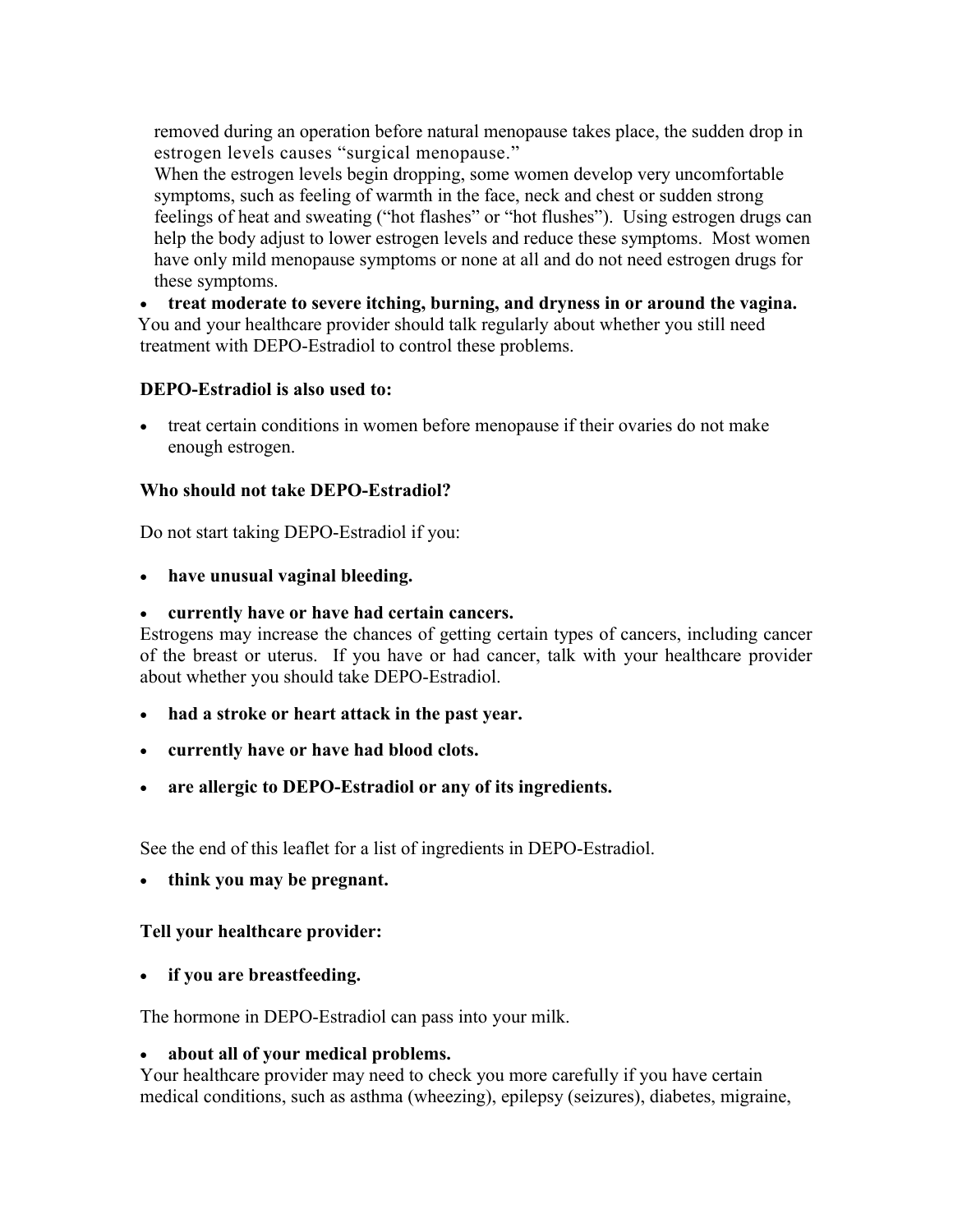endometriosis, lupus, angioedema (swelling of face and tongue), hypertension (high blood pressure), problems with your heart, liver, thyroid, kidneys, or have high calcium levels in your blood.

### **about all the medicines you take.**

This includes prescription and nonprescription medicines, vitamins, and herbal supplements. Some medicines may affect how DEPO-ESTRADIOL works. DEPO-ESTRADIOL may also affect how your other medicines work.

## **if you are going to have surgery or will be on bed rest.**

You may need to stop taking estrogens.

## **How should I take DEPO-Estradiol?**

Take DEPO-Estradiol as directed by your healthcare provider. Estrogens should be used only as long as needed. You and your healthcare provider should talk regularly (for example, every 3 to 6 months) about whether you still need treatment with DEPO-ESTRADIOL.

### **What are the possible side effects of estrogens?**

### **Less common but serious side effects include:**

- Breast cancer
- Cancer of the uterus
- Stroke
- Heart attack
- Blood clots
- Gallbladder disease
- Ovarian cancer

## **These are some of the warning signs of serious side effects:**

- Breast lumps
- Unusual vaginal bleeding
- Dizziness and faintness
- Changes in speech
- Severe headaches
- Chest pain
- Shortness of breath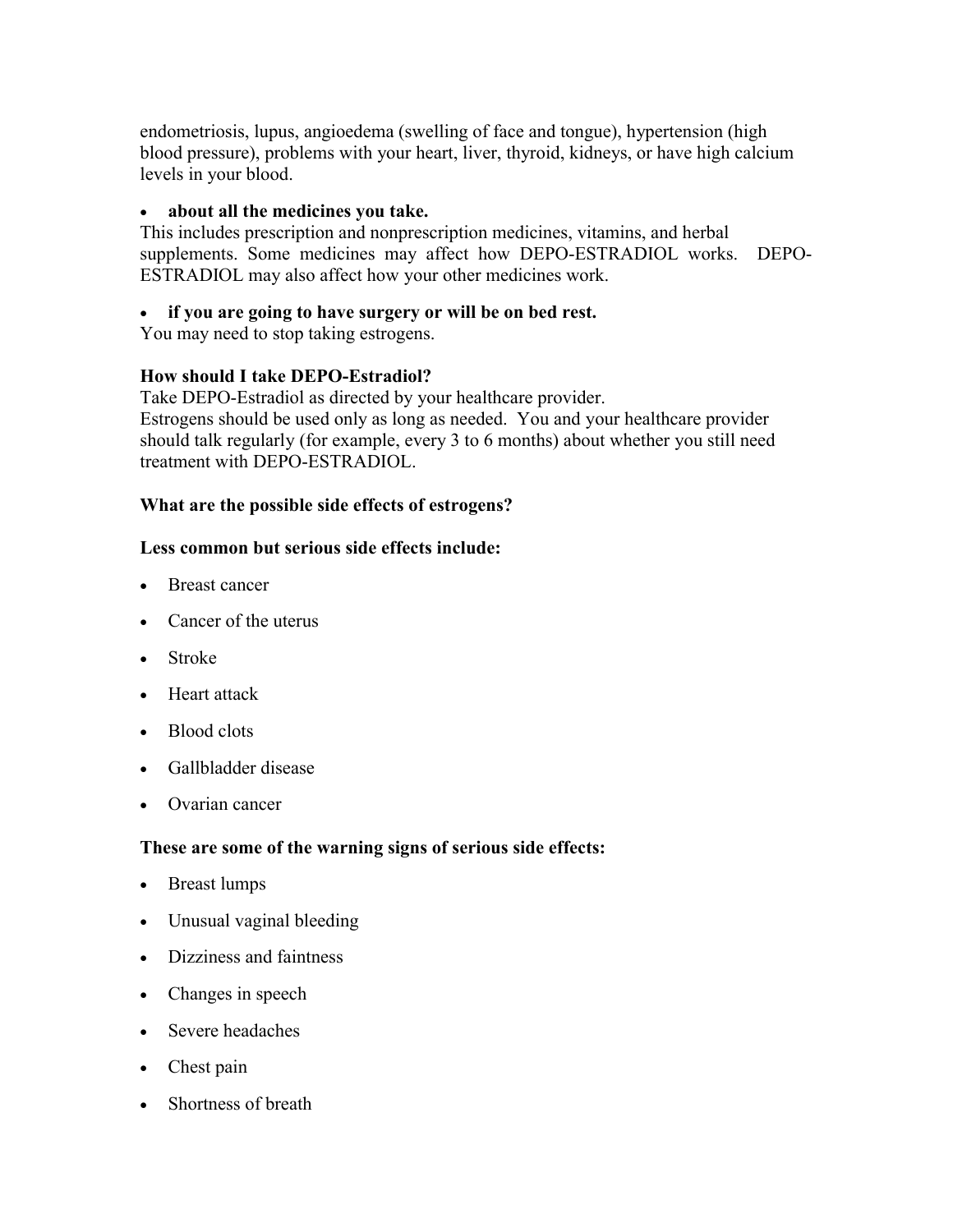- Pains in your legs
- Changes in vision
- Vomiting

Call your healthcare provider right away if you get any of these warning signs, or any other unusual symptom that concerns you.

## **Common side effects include:**

- Headache
- Breast pain
- Irregular vaginal bleeding or spotting
- Stomach/abdominal cramps, bloating
- Nausea and vomiting

## **Other side effects include:**

- High blood pressure
- Liver problems
- High blood sugar
- Fluid retention
- Enlargement of benign tumors of the uterus ("fibroids")
- Vaginal yeast infections
- Hair loss

These are not all the possible side effects of DEPO-Estradiol. For more information, ask your healthcare provider or pharmacist.

## **What can I do to lower my chances of getting a serious side effect with DEPO-Estradiol?**

 Talk with your healthcare provider regularly about whether you should continue taking DEPO-ESTRADIOL. If you have a uterus, talk to your healthcare provider about whether the addition of a progestin is right for you. See your healthcare provider right away if you get vaginal bleeding while taking DEPO-ESTRADIOL. Have a breast exam and mammogram (breast X-ray) every year unless your healthcare provider tells you something else. If members of your family have had breast cancer or if you have ever had breast lumps or an abnormal mammogram, you